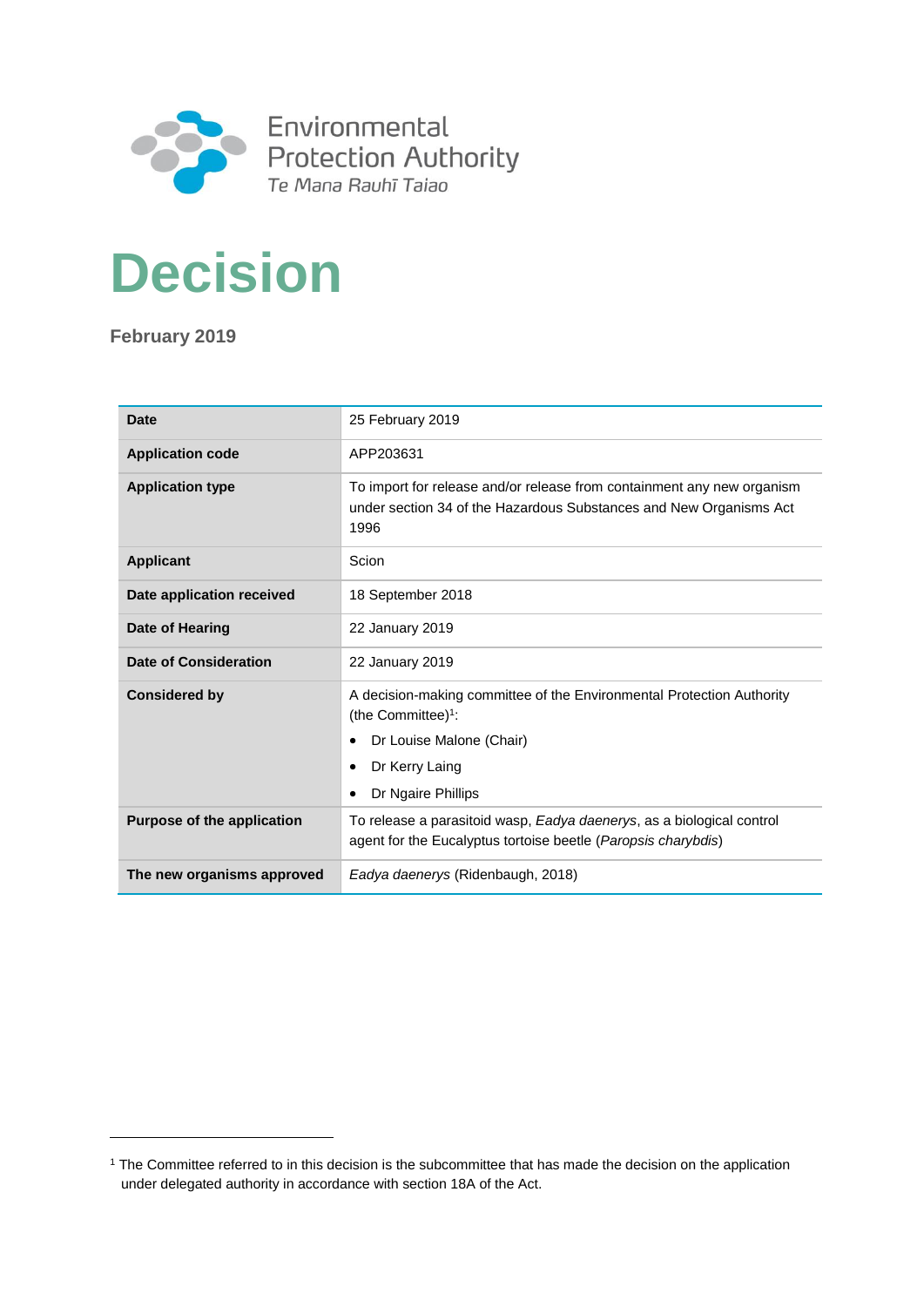# **Summary of decision**

- 1. Application APP203631 to import for release the parasitoid wasp, *Eadya daenerys*, was lodged under section 34 of the Hazardous Substances and New Organisms (HSNO) Act 1996 (the Act). The aim of the application is to enable the release of the wasp as a biocontrol agent for the Eucalyptus tortoise beetle, *Paropsis charybdis*.
- 2. The application was considered in accordance with the relevant provisions of the Act and of the HSNO (Methodology) Order 1998 (the Methodology).
- 3. The Committee has **approved** the application in accordance with section 38 of the Act.

# **Application process**

### *Application receipt*

4. The application was formally received for processing on 18 September 2018.

## *Purpose of the application*

5. The applicant, Scion, applied to the Environmental Protection Authority to import for release the parasitoid wasp, *Eadya daenerys*, as a biological control agent for the Eucalyptus tortoise beetle (*Paropsis charybdis*).

### *Public notification*

- 6. Section 53(1)(ab) of the Act requires that an application under section 38 of the Act must be publicly notified by the Environmental Protection Authority (EPA) if the application has not been approved under section 35.
- 7. The application was publicly notified by placing a notice on the EPA website on 2 October 2018.
- 8. In accordance with section 53(4) of the Act, letters or emails were sent notifying the Minister for the Environment, the Ministry for Primary Industries (MPI), the Department of Conservation (DOC), and other government departments, crown entities, and local authorities who have expressed an interest in being notified about applications for non-genetically modified new organisms. Māori organisations, non-government organisations and stakeholders who have expressed an interest in being notified about applications for non-genetically modified new organisms were also directly notified. All these parties had an opportunity to comment on the application in accordance with section 58(1)(c) of the Act and clause 5 of the Methodology.
- 9. Section 59(1)(c) of the Act requires an application to be open for the receipt of submissions for 30 working days from the date of public notification. The submission period closed on 14 November 2018.

### *Submissions from members of the public*

- 10. The EPA received 27 submissions during the public notification period.
- 11. Twenty-one submitters supported the application. Five submitters opposed the application and one submitter was neither for nor against the application.

## *Comments from MPI and DOC*

12. In accordance with section 58(1)(c) of the Act, the Ministry for Primary Industries (MPI) and the Department of Conservation (DOC) were advised of, and provided with the opportunity to comment on, the application.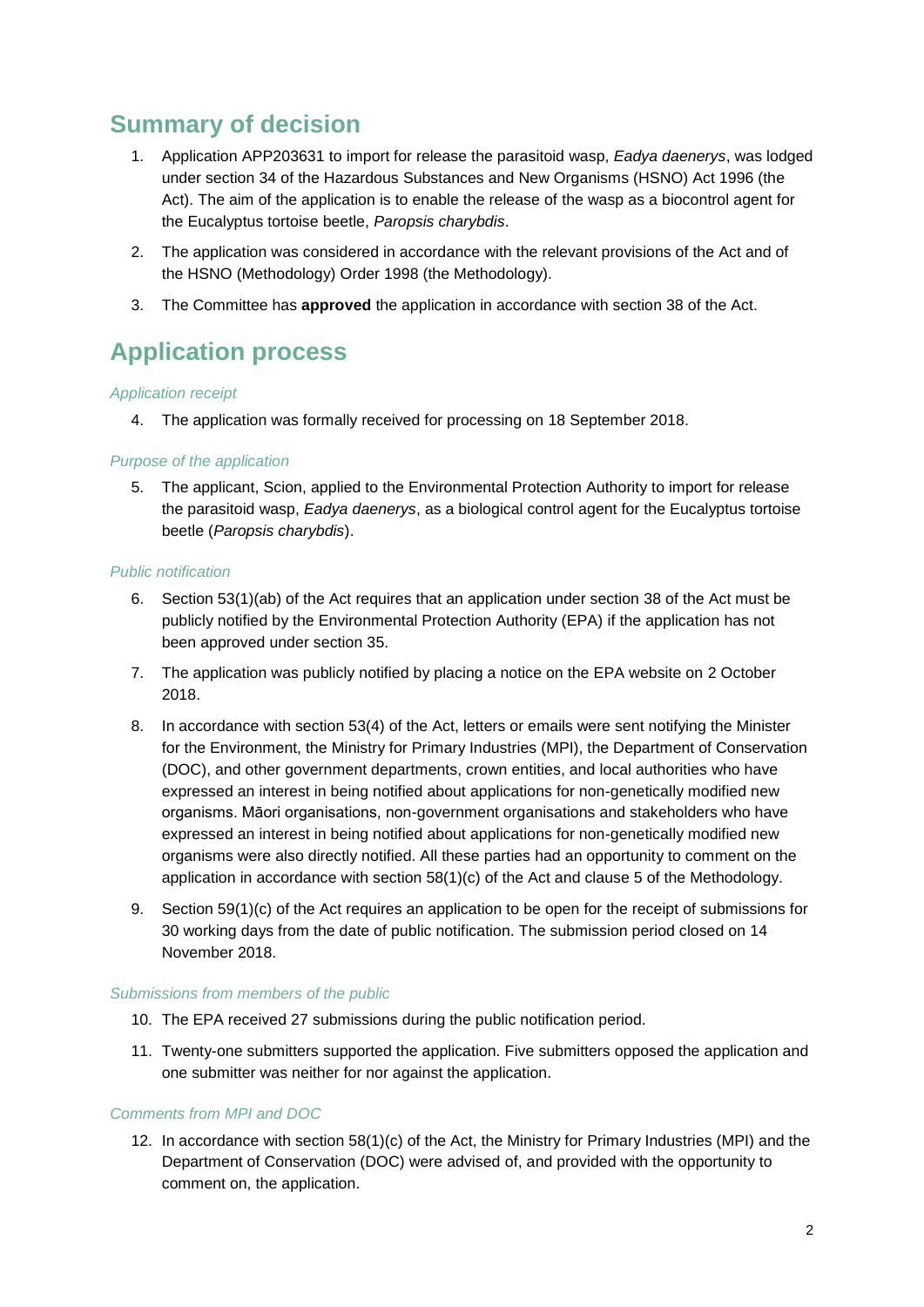- 13. MPI did not make any comment or submission on the application.
- 14. DOC had no objections to the release of *E. daenerys* and noted that host testing showed that adverse impacts on native beetles would be limited.
- 15. The Committee is satisfied that the submission from DOC has been considered in making this decision.

# **Reports providing advice to the Committee**

- 16. The EPA Staff Assessment Report was provided under section 58(1)(a) of the Act. It was published on the EPA website and the applicant and submitters were informed of its availability on 2 October 2018.
- 17. Ngā Kaihautū Tikanga Taiao (NKTT) elected not to prepare a report on the application.

# **Hearing**

- 18. Section 60(c) of the Act requires that a hearing be held if a person who has made a submission stated in that submission that he or she wishes to be heard. Eight submitters indicated they wished to be heard.
- 19. Section 59(1)(d) of the Act requires that the hearing commence not more than 30 working days after the closing date for submissions. The hearing was held on 22 January 2019 at the Terrace Conference Centre, 114 The Terrace, Wellington.
- 20. Mr Gerry Te Kapa Coates (Te Runanga o Ngāi Tahu), Ms Margaret Hicks and Mr Graeme Manley (Southwood Export Limited) appeared at the hearing to speak to their individual submissions. Mr Graeme Manley also represented Southland Plantation Forest Company of New Zealand Limited and Kodansha Treefarm New Zealand Limited.
- 21. The applicant was represented by Dr Toni Withers, Dr Robert Radics and Dr. Carl Wardhaugh from Scion. Mr Grant Wilcock from Oji Fibre Solutions New Zealand Limited also presented to provide background information on the paper and pulp industry to support the applicant's presentation.

# **Information available for the consideration**

- 22. The information available for the consideration comprised:
- the application
- the EPA Staff Assessment Report
- submissions
- comments received from DOC
- information obtained during the hearing.
	- 23. The Committee considered that it had sufficient information to assess the application, and waived any further legislative information requirements.

# **Matters for consideration**

24. The Committee considered the application in accordance with section 38 of the Act, taking into account the matters specified in sections 36 and 37, relevant matters in Part 2 of the Act, and the Methodology.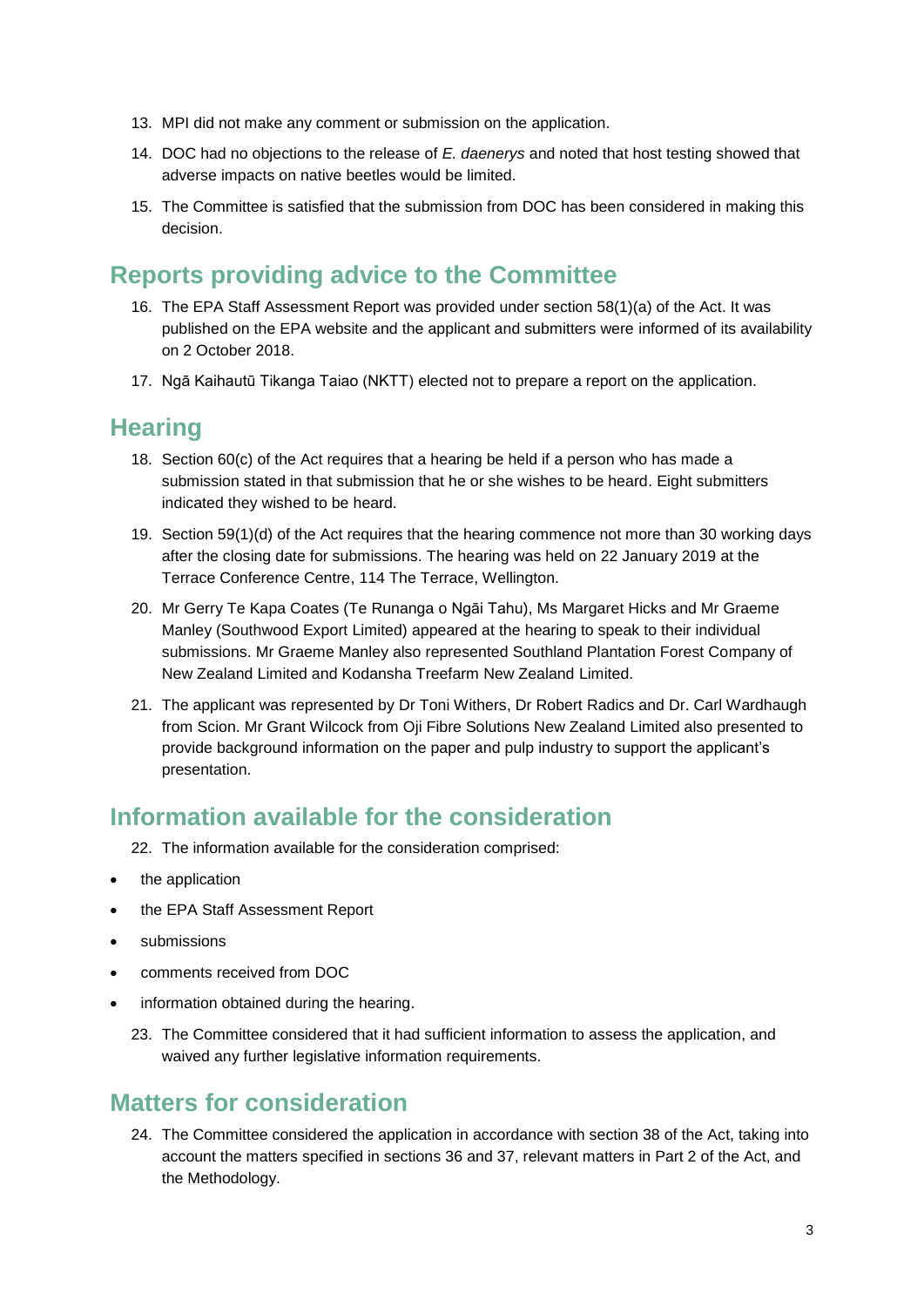- 25. Each point is addressed in the following sections of this decision.
- 26. Specific points raised by submitters (either in their submission or during the hearing) are addressed where appropriate throughout this decision.

# **Summary of appearances and information discussed at the hearing**

### **Presentations from the applicant party at the hearing**

### *Dr Toni Withers, Scion*

27. Dr. Withers expressed that biocontrol is an environmentally sustainable method of pest control with previous biocontrol agents being effective at controlling the second (summertime) generation of *P. charybdis*. She emphasised that one of the key benefits of releasing *E. daenerys* will be that it can have greater impact on *P. charybdis* populations in the first (springtime) generation than existing biocontrol agents. Dr Withers noted that *E. daenerys* appears to be host specific to *Paropsis* and *Paropsisterna* and could prevent \$7.2m in losses per annum of damage to New Zealand's eucalypt industry while reducing the reliance on pesticides.

### *Mr Grant Wilcock, Oji Fibre Solutions NZ Limited*

- 28. Mr Wilcock indicated that Oji Fibre Solutions New Zealand Ltd has been in existence for four and a half years (after buying the previous Carter Holt Harvey operations) and has a number of sites in Australia and New Zealand. The company has three pulp and paper mills located in New Zealand that collect all types of fibre.
- 29. Mr Wilcock noted that eucalyptus is chipped on site at Kinleith Mill and has a high yield of 70- 75% pulp. Eucalyptus pulp complements *Pinus radiata* and recycled pulp when manufacturing high performance papers and is the hardwood species of choice for commercial, technical and operational reasons. In addition, eucalyptus pulp improves compressive strength properties of Kinleith paper which complements the containability achieved with softwood fibre. High yield eucalyptus pulp also contains residual lignin which "sets" during the corrugating process resulting in high strength corrugated board.
- 30. Mr Wilcock stated that New Zealand is an exporter of a wide range of primary produce from fruit and vegetables to meat and dairy. The supply chains are often long and include significant periods (up to six months) in cool storage with variable humidity. Mr Wilcock emphasised that high performance packaging is critical to the safe and efficient transportation of each product. He noted that virgin pulp-based packaging products are a durable, cost effective and environmentally friendly solution.
- 31. Mr Wilcock concluded that by using eucalypt-based paper and pulp, New Zealand has a cost effective and durable method of packaging for exporting economically significant primary products. He referred to the apple and kiwifruit industries which rely on eucalypt-based packaging and their current and projected economic values:
	- a. Apple: Export revenue of NZ \$780m (December 2018) with 21 million cartons that is forecasted to increase in 2019. Planting of apples continues to increase.
	- b. Kiwifruit: Export revenue of NZ \$2.2bn (March 2019) with \$150m worth of single layer eucalypt-based trays. Japan, Europe and China have a 72% share and are primary markets for New Zealand.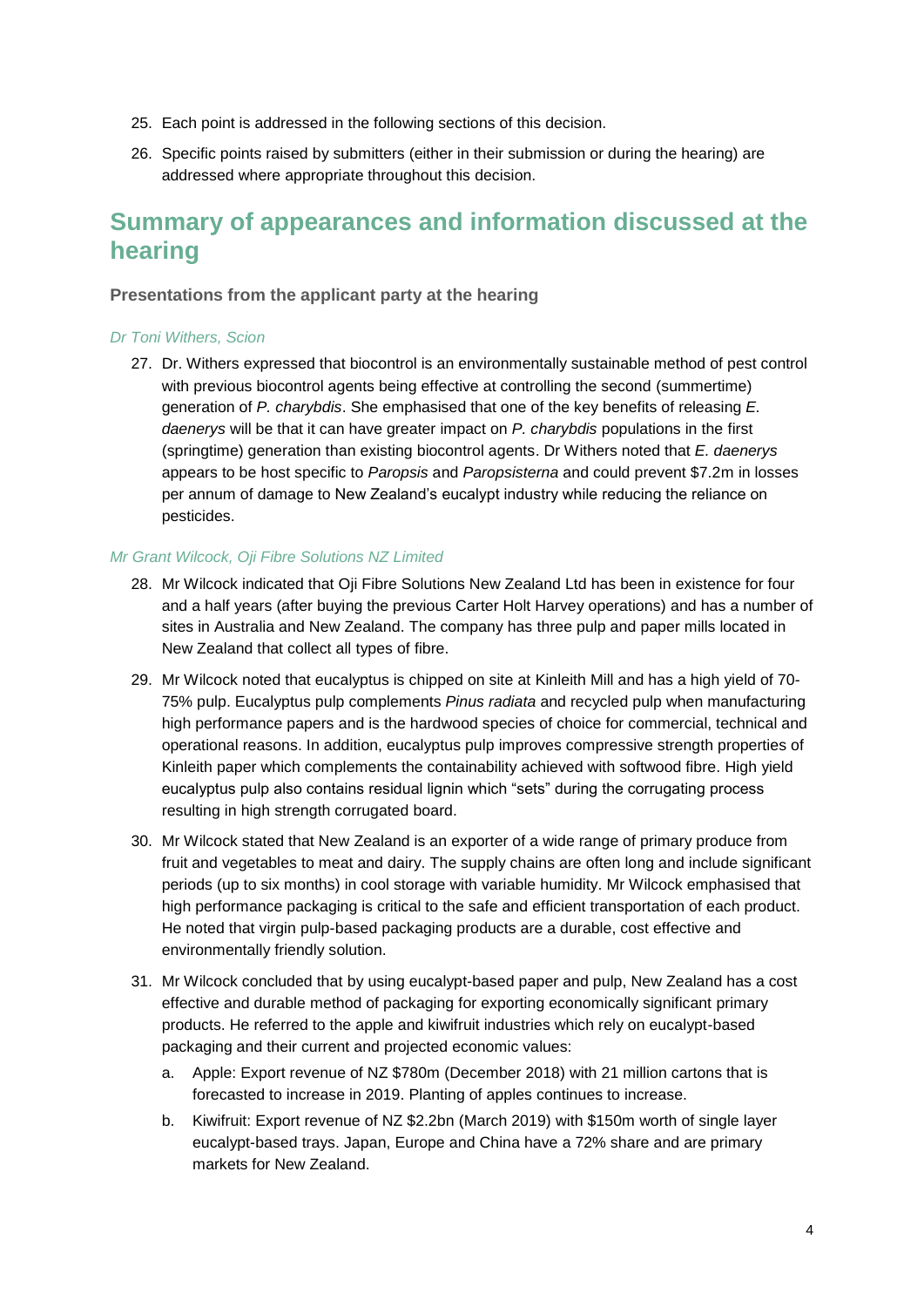#### *Dr Toni Withers, Scion*

### *Benefits of growing Eucalyptus*

- 32. Dr Withers presented on the benefits of eucalypt forestry to New Zealand. She noted that eucalypt trees (of which there are many species) have numerous benefits. Apart from superior quality pulp compared to other trees, eucalypts also produce one of the hardest and most durable woods in the world, and eucalypt poles do not require chemical treatment. Dr Withers mentioned that eucalypts have been imported since the arrival of the first European settlers in New Zealand and are currently used in power poles, cross arms, bridges, wharfs and vineyard posts. She noted other significant environmental benefits such as uses in laminated veneer lumber (LVL) production, firewood, providing a winter flowering food source for bees, and shade and shelter for organisms such as birds. Furthermore, even though the New Zealand eucalypt industry is small compared to pine forestry, it is good to have a diversified plantation forest estate for greater resilience to climatic and environmental challenges. She also noted that nutrient recycling by eucalypt species is superior to that achieved by other plantation tree species, eucalypts can complement native trees in replanting projects, and that eucalypts could play a useful role in plans to plant large numbers of trees throughout New Zealand (such as the New Zealand Government's Billion Trees project).
- 33. Dr Withers stated that the *Symphomyrtus* sub-genus, which includes most of the fibre and wood producing species and is cool-tolerant, is attacked by the Eucalyptus tortoise beetle. An estimated 15,300 hectares are planted using symphomyrtus species in New Zealand. Species in the *Monocalyptus* sub-genus are slower growing. Both types are being developed by the New Zealand Dryland Forests Initiative which aims to plant 100,000 hectares by 2030.

#### *Risks to industry and environment from insect attack*

- 34. Dr Withers highlighted that aerial applications of insecticide cost between \$160-340 per hectare, per spray, have adverse effects on the environment through increasing the overall chemical burden. She noted that the whole industry currently spends \$1-2 million per annum for chemical sprays to reduce *P. charybdis* populations. The industry experiences yield losses between \$4,800 and \$9,700 per hectare per year if chemical spray is not used. Trees that have been repeatedly defoliated by Eucalyptus tortoise beetle attack can stop growing completely. The Net Present Value (NPV) of susceptible eucalyptus plantations in New Zealand is \$402-503 m.
- 35. Dr Withers also noted that Scion estimates eucalyptus species provide additional ecosystem services to New Zealand conservatively estimated at \$11m per year.

### *Dr Robert Radics, Scion*

#### *How did we value New Zealand eucalypts?*

- 36. Dr Radics expanded on the methodology used to provide a valuation of New Zealand eucalyptus forests. He noted that Scion used a four-step process:
	- a. Ascertaining the size and value of eucalypt plantations.
	- b. Completing a cost-benefit risk assessment of chemical treatment.
	- c. Completing a cost-benefit risk assessment of existing biocontrol agents.
	- d. Comparing the efficacy of chemical treatment and existing biocontrol agents in different hypothetical scenarios.
- 37. Dr Radics described the use of forest inventory plantation data for eucalypts in 2016, which showed that 23,182 hectares were planted with these species throughout New Zealand. This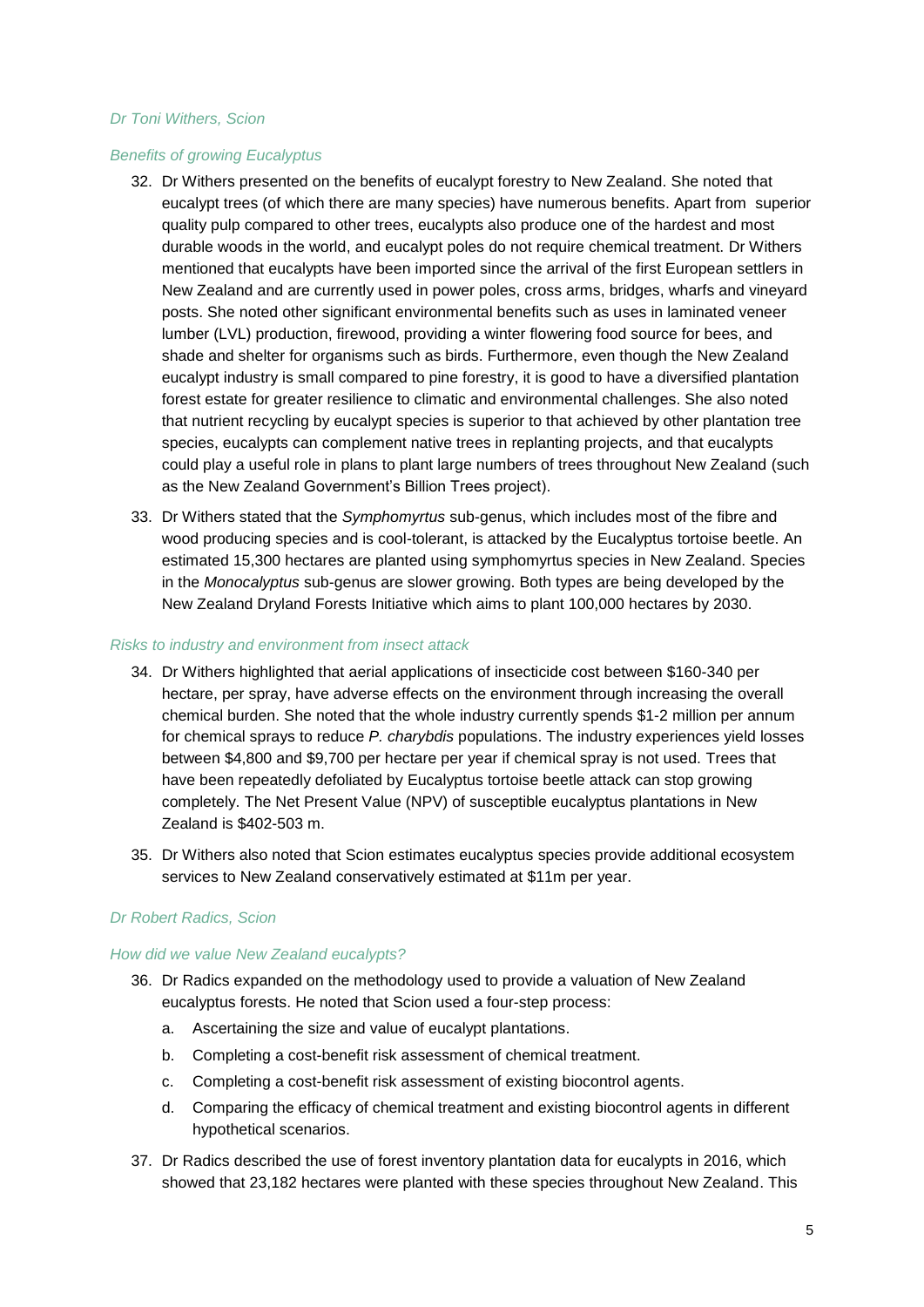data does not include woodlots of less than 40 hectares, so an additional 16% (4,416 ha) was included in Scion's calculations to account for these, giving a total figure of 27,598 ha planted in eucalyptus throughout New Zealand.

- 38. Dr Radics explained that Scion had used Berill et al (2006)'s yield model to estimate trunk volume. Net Present Value (NPV) was obtained by applying age class data (young plantations currently dominate) with weighted stumpage value applied differentially for solid and pulp wood (\$101/m<sup>3</sup> and \$50/m<sup>3</sup> , respectively). *Symphomyrtus* species (which are susceptible to beetle damage) accounted for 60 to 75% of all eucalyptus plantations, giving a final estimate of NPV of \$402-503 million for eucalypts susceptible to *Paropsis charybdis* in New Zealand.
- 39. Dr Radics showed how estimates of the benefit:cost ratios for using beetle control chemicals varied with increasing application costs for different levels of beetle infestation and for short rotation (15 year) and long rotation (40 year) plantings. These graphs indicated where the economic benefits of chemical application would exceed break even point.
- 40. Dr Radics concluded that it is estimated that 12,300 hectares of eucalyptus plantations are planted in species resistant to *P. charybdis* but 15,300 ha are susceptible (*Symphomyrtus* species). He noted that economic modelling showed that the cost of spraying chemical pesticides to control *P. charybdis* in small wood lots or when damage is only low can not be justified economically.

## *Dr Toni Withers, Scion*

#### *Economic benefits of Paropsis charybdis control by Eadya daenerys*

- 41. Dr Withers stated that effective biocontrol of *P. charybdis* will reduce damage from heavy to light and reduce the need for pesticide spraying applications. The result would mean a reduction in yield from 20% volume loss to less than 10% (Elek & Baker, 2017). This improvement provides an average NPV of \$1,245 per hectare over a long rotation. She stated that for the 15,300 hectares of susceptible eucalypt species in New Zealand, the NPV of using this biocontrol agent instead of chemical control equates to \$17.4m to \$26.8m saved.
- 42. Dr Withers highlighted that reduced populations of *P. charybdis* would lead to an improvement in tree health, increased cost savings through reductions in pesticide usage, improvements in acceptability and 'social licence to operate' for those renewable plantations that produce fibre.
- 43. She concluded that there would be reduced damage to susceptible eucalypt species from the use of *E. daenerys*. This may result in improved growth rates, shorter rotation time, increased wood volumes and yield and, subsequently, increased profitability and increased confidence for small growers to invest in diversified plantings.

### *P. charybdis biology and biocontrol*

44. Dr Withers described the biology of *P. charybdis* and its effects on eucalypt species. She stated that both adult and larval stages of *P. charybdis* damage plants by inhibiting all flush (new growth) from expanding and through the consumption of young leaves. Each adult female lays up to 2,000 eggs. Each year, at least two generations of *P. charybdis* occur with the first generation laying eggs in spring and the next generation in summer. Nearly all eggs that are laid are viable, with first generation eggs having a 95% hatch rate. This results in rapid population expansion and Dr Withers concluded that for any method to be effective in controlling *P. charybdis* and reducing damage to eucalyptus tree growth, the first generation of the beetle needs to be controlled.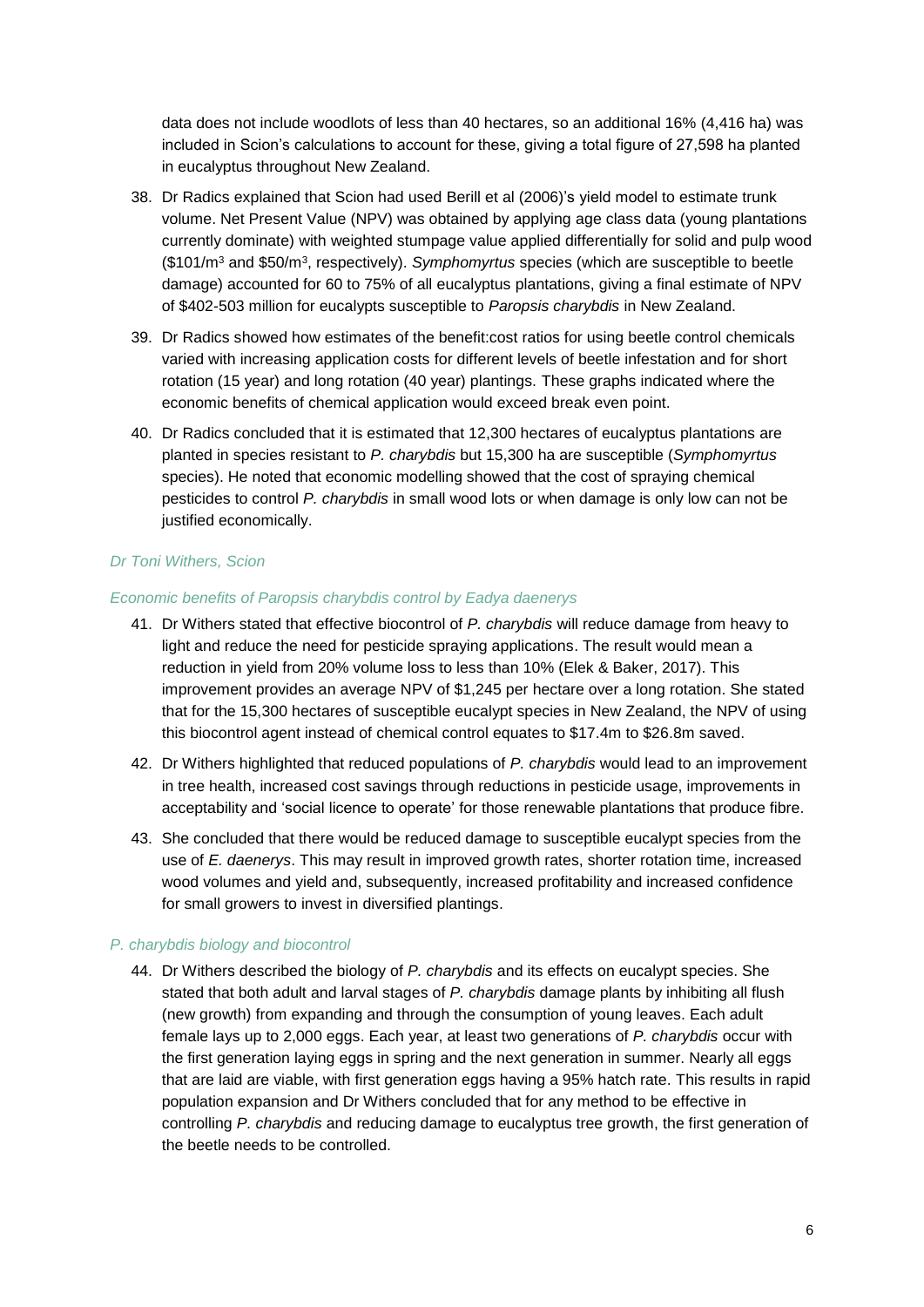- 45. In relation to existing biocontrol agents, Dr Withers stated that the cooler spring temperatures restrict the ability of current biocontrol agents to reduce first generation populations of *P. charybdis*. She noted that current biocontrol agents (two species of egg parasitoids) are effective in reducing second generation populations of *P. charybdis* with as few as 4% of eggs surviving in this generation. She concluded that the first generation is responsible for all current damage and *E. daenerys* would be the optimal biocontrol agent to target this generation.
- 46. Furthermore, Dr Withers noted that *P. charybdis* is one of many eucalyptus beetles native to Australia. She stated that Scion had completed field work with Dr Geoff Allen of University of Tasmania to search for parasitoid species which may be suitable for controlling *P. charybdis* in New Zealand. Dr Withers highlighted that Scion's earlier research evaluated all of the parasitoids of *P. charybdis* and concluded that, after five years of field research, *E. daenerys* was the most promising in terms of host specificity. Molecular research confirmed host range and number of species (Sharanowski et al. 2018).
- 47. Dr Withers stated that in order to be confident that *E. daenerys* has a restricted host range, Scion collaborated with Dr Allen over many years to survey field-collected insects from the parasitoid's home range for parasitism by *E. daenerys*. Thousands of leaf-feeding caterpillars were collected and reared in Australia by Dr Allan and he also hosted international scientists who had reared 2,700 Gonipteran (weevils) larvae for this purpose; there were no observations of parasitism by *E. daenerys* in any of these insects. Dr Withers emphasised that the importance of this observation is that larvae of these weevils are present on the same plantations at exactly the same time as *E. daenerys*. She concluded that Scion is confident that, in conjunction with host testing, these observations consolidate the notion that *E. daenerys* are parasitic specifically to leaf beetles and primarily *P. charybdis*.

#### *The risk of E. daenerys causing direct adverse environmental effects*

- 48. Dr Withers stated that *E. daenerys*, which has a single generation per year (univoltine) in Tasmania, would attack the first generation of *P. charybdis* larvae from November to December. She noted that observations showed female *E. daenerys* lay one egg directly into host larvae of any size, with the juvenile parasitoid larva emerging from (and killing) its host after three weeks. The parasitoid then spins a cocoon in the soil, and overwinters until it emerges as an adult the following November to December.
- 49. Dr Withers noted that *E. daenerys* has been reared only from four *Paropsis* and *Paropsisterna*  beetles in Australia. She emphasised that New Zealand has no native paropsini beetles - only invaded pests. She added that other New Zealand beetle species belonging to the Chrysomelinae subfamily might be at risk if their larvae are medium sized (>5mm), leaf-feeders and active during early summer.

#### *Host testing experiments*

- 50. Dr Withers highlighted that *P. charybdis* is the largest of the invasive paropsine genus in New Zealand. Dr Withers discussed Scion's host testing regime, which featured both choice and nochoice tests. Scion tested the two largest species out of the phylogenetically closest relatives in New Zealand in the subfamily Chrysomelinae. In terms of endemic species in the subfamily Chrysomelinae, Dr Withers identified three potential test genera: *Allocharis*, *Chalcolampra* and *Caccomolpus*. She noted that Scion undertook field surveys to obtain specimens of each of these genera but were successful only in locating one species from the genus *Allocharis*.
- 51. Dr Withers noted that host testing also included two beneficial weed biocontrol agents in the Chrysomelinae*: Gonioctena olivaceae,* which has been introduced for control of scotch broom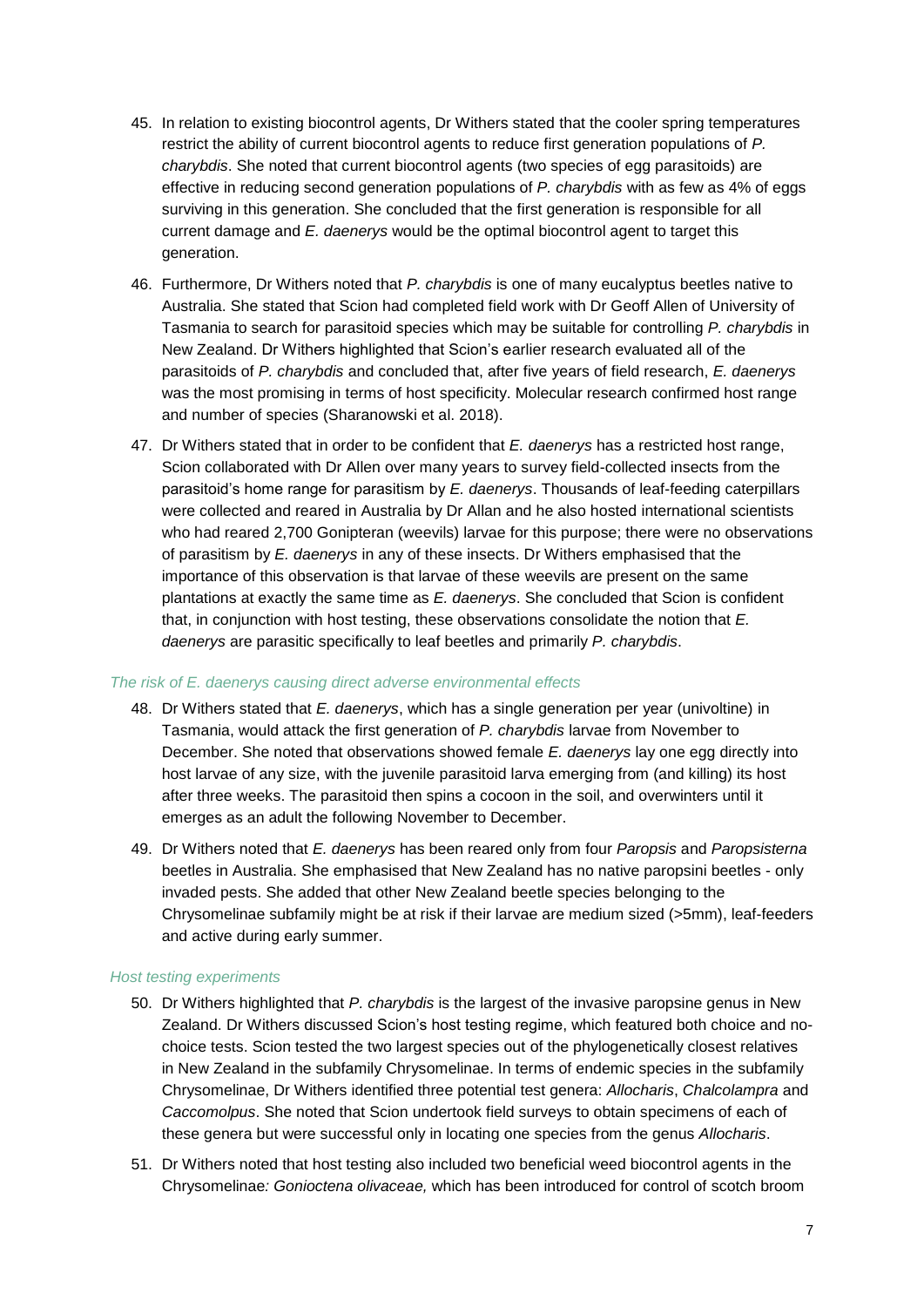and *Chrysolina abchasica* for the control of tutsan. In addition, Scion also completed host testing on other beneficial weed biocontrol agents in a sister subfamily (Galerucinae)*: Agasicles hygrophila* (introduced for alligator weed control) and *Lochmaea suturalis* (heather control). Furthermore, Scion also completed host testing on two other beneficial weed biocontrol agents in unrelated subfamilies: *Neolema oglobini* (Criocerinae) (for tradescantia control) and *Cassida rubiginosa* (Cassidinae) (for Californian thistle control).

- 52. Dr Withers described a no-choice physiological assay, designed to present the parasitoid with maximum opportunity to attack and parasitise a potential host. In these tests, one female *E. daenerys* wasp was confined with eight beetle larvae on foliage in Petri dishes and observed over 24 hours. During the testing, behavioural observations (number of stings made by the wasps and time spent on the plants) were made. After 24 hours, the beetle larvae were removed and reared on foliage until pupation or death. Numbers of larvae from which parasitoids emerged were counted and dead larvae from which no parasitoid had emerged were dissected to look for evidence of incomplete parasitism (i.e. the parasitoid had attacked the host successfully but failed to develop fully and emerge).
- 53. Dr Withers discussed the results obtained by Scion which showed viable (complete) parasitism only in the two paropsine beetles tested. *Paropsis charybdis* had a 30 to 34% parasitism rate (n = 240) and the Australian native Chrysomelinae*, Trachymela sloanei*, had a parasitism rate of 12.5% (n = 40). *Eadya daenerys* larvae emerged from each these five parasitized *T. sloanei* beetles, but only three of these larvae went on to spin cocoons and, of these, only one developed successfully to adulthood, producing a viable, but minute, adult. This suggests that *T. sloanei* would not be an optimal host for *E. daenerys*.
- 54. Compared to other beetles, unsuccessful internal (incomplete) parasitism by *E. daenerys* was discovered upon dissection of four other non-target Chrysomelinae: *Dicranosterna semipunctata* 1.6% (n = 16), *Allocharis nr tarsalis* 7.5% (n = 10), *Chrysolina abchasica* 1.8% (n = 14) and *Gonioctina olivaceae* 5.2% (n = 12). All other species in Galerucinae*,* Cassidinae and Criocerinae had  $0\%$  parasitism ( $n = 11-16$ ).
- 55. Dr Withers noted that survival of the beetle test species reared in containment ranged from 40% (*Chrysolina*) to 90% (*Allocharis*). Target pest rearing survival dropped from 95% in the absence of parasitism, to 9% after stinging by *E. daenerys*. She noted that physiological host testing is considered the worst case scenario and over-estimates the likely field host range. Dr Withers made reference to Scion's 24 hour testing which allowed for nocturnal and diurnal activity by *E. daenerys* and was long enough for deprivation effects to become extreme.
- 56. The physiological host testing confirmed the minimum host size of about 35 mg. Of the beetle species tested, only the three exotic pest species were larger than this. The other test species, which could not support complete parasitism, were all smaller than this, suggesting that any non-target beetles that mature to less than 35 mg pupal weight will be unable to support complete development of *E. daenerys* and therefore, that *E. daenerys* would be unable to form populations in habitats occupied by such beetles.
- 57. Dr Withers stated that the *E. daenerys* attack rate when given a choice was significantly less than against *P. charybdis* (number of stings per minute). She noted that Scion observed an overlap in the attack rate by *E. daenerys* on *T. sloanei* with *P. charybdis* when given no choice.
- 58. Dr Withers concluded that no non-target beetle feeds on Myrtaceae and that *E. daenerys* shows little interest in non-target beetles except *T. sloanei* and *P. charybdis*, both of which feed on eucalyptus leaves. All beetles that consume eucalyptus leaves in New Zealand are considered pests. The sub-alpine native beetle, *Allocharis nr tarsalis,* was attacked in nochoice 24 hour physiological assay testing but ignored in two-choice Petri dish tests. Dr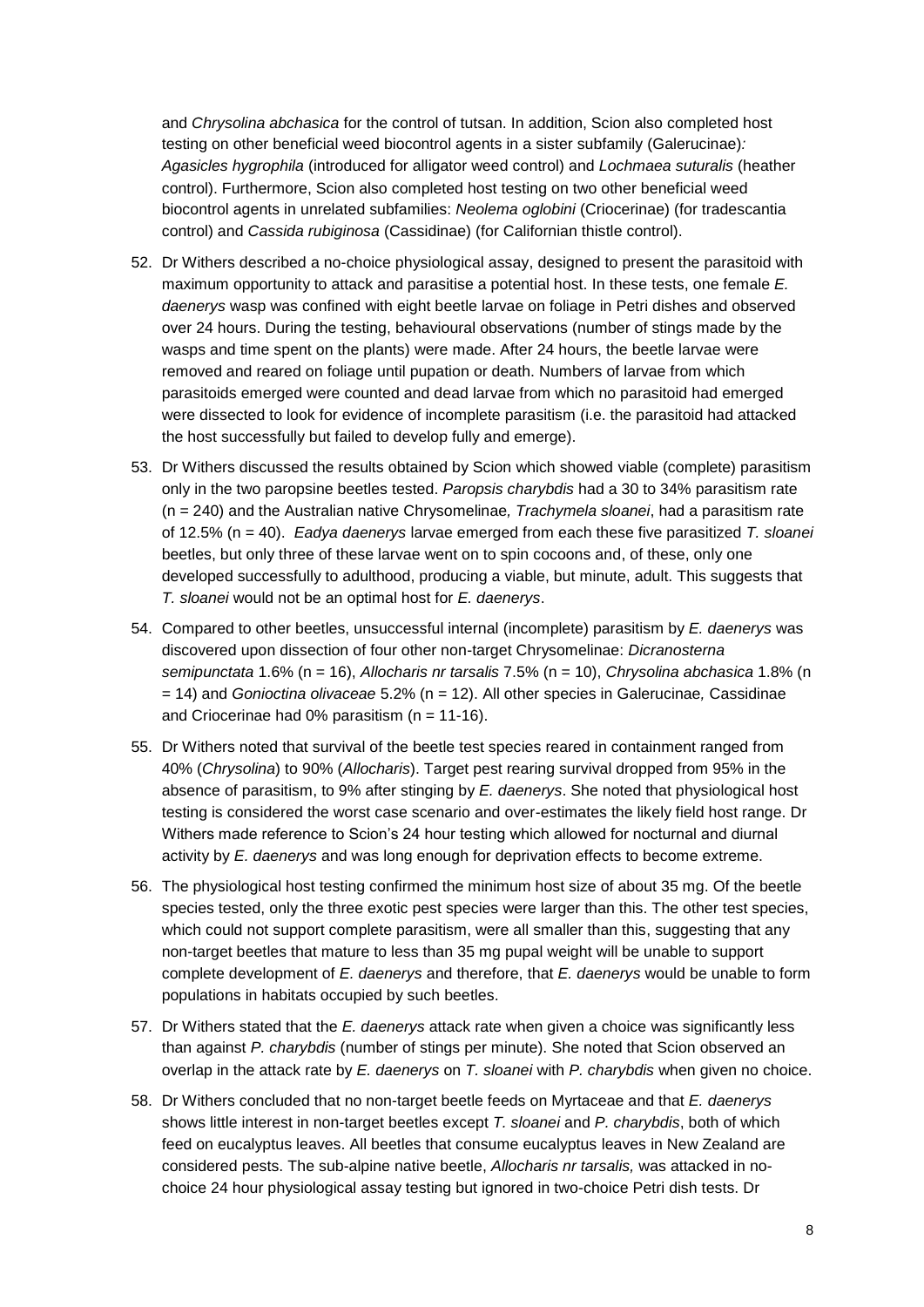Withers concluded that, while Scion cannot rule out that *E. daenerys* will reach sub-alpine areas, without the presence of eucalyptus species or paropsine hosts, there is minimal risk to non-targets. In addition, there is minimal overlap in the potential occurrence of *A. nr tarsalis* and *E. daenerys*, as CLIMEX composite match index modelling showed.

- 59. When questioned about the CLIMEX modelling results, which showed that *E. daenerys* might be able to survive in some areas where larger native Chrysomelinae beetles are located, Dr Withers explained that the model used Tasmanian data on *E. daenerys*'s distribution based on a 40 x 40 km grid, so the resultant map's granularity was coarse. Dr Withers had recently received new data based on a  $5 \times 5$  km grid and she suggested that this might show less overlap with the sub-alpine native beetles' locations.
- 60. When questioned about the possibility of eucalyptus being grown in sub-alpine regions, Dr Withers explained that *Eucalyptus nitens* and *Eucalyptus globulans,* which are grown in the South Island, are cold-tolerant but not snow-tolerant. There are no alpine eucalyptus species in New Zealand.

#### *Dr Carl Wardhaugh, Scion*

- 61. Dr Wardhaugh presented on the relatedness between native Chrysomelinae beetles and *P. charybdis*. Scion has co-authored a publication with two beetle experts – Dr Chris Reid from the Australian Museum and Dr Rich Leschen, Landcare Research.
- 62. Dr Wardhaugh noted that according to DOC's website, native Chrysomelines are all "naturally uncommon" but a more accurate assessment would refer to these native beetles as poorly sampled in their natural habitat, e.g. alpine areas. He noted that all but one species are flightless, very few host plants have been reported and Chrysomelinae beetles can be found in mosses, ferns, leaf litter and tussocks with larvae mainly feeding well hidden on the plant.
- 63. Dr Wardhaugh noted that a recent study of molecular phylogeny of the subfamily Chrysomelinae has shown that the New Zealand native species are very dissimilar to the Australian paropsines and the species are likely to have diverged from each other 40 million years ago. He also noted that three genera, *Allocharis*, *Cyrtonogetus* and *Chalcolampra* have now been combined into a single genus, *Chalcolampra*.
- 64. He stated that Scion found and tested one native Chrysomelinae species: *Allocharis nr tarsalis*. Scion searched sub-alpine habitats of the Kahurangi National Park with the blessing of local iwi, Manawhenua Ki Mohua (umbrella entity for three iwi of Golden Bay), and acquired a DOC permit. Dr Wardhaugh noted that the larvae of *A. nr tarsalis* are external leaf feeding and that observations in containment showed the larvae were poor physiological hosts as *E. daenerys* was not attracted to those larvae.
- 65. Dr Wardhaugh expressed his personal viewpoint that it was highly unlikely that *E. daenerys* would establish in sub-alpine zones. He noted that natural widespread dispersal is unlikely as *E. daenerys* are not strong fliers and instead one or a few *E. daenerys* individuals may be carried by wind to the sub-alpine zone. He stated that in the sub-alpine zone, there are no eucalyptus species or *P. charybdis* larvae to parasitise, therefore, any potential encounter with non-target larvae would be very rare. Even if *E. daenerys* were to encounter non-target larvae, an attack would be unlikely as there are no Paropsine larvae in close proximity to elicit an oviposition response as shown in containment. Dr Wardhaugh concluded that *E. daenerys* would be unable to develop and sustain a population in such an environment.

**Presentation by EPA Staff**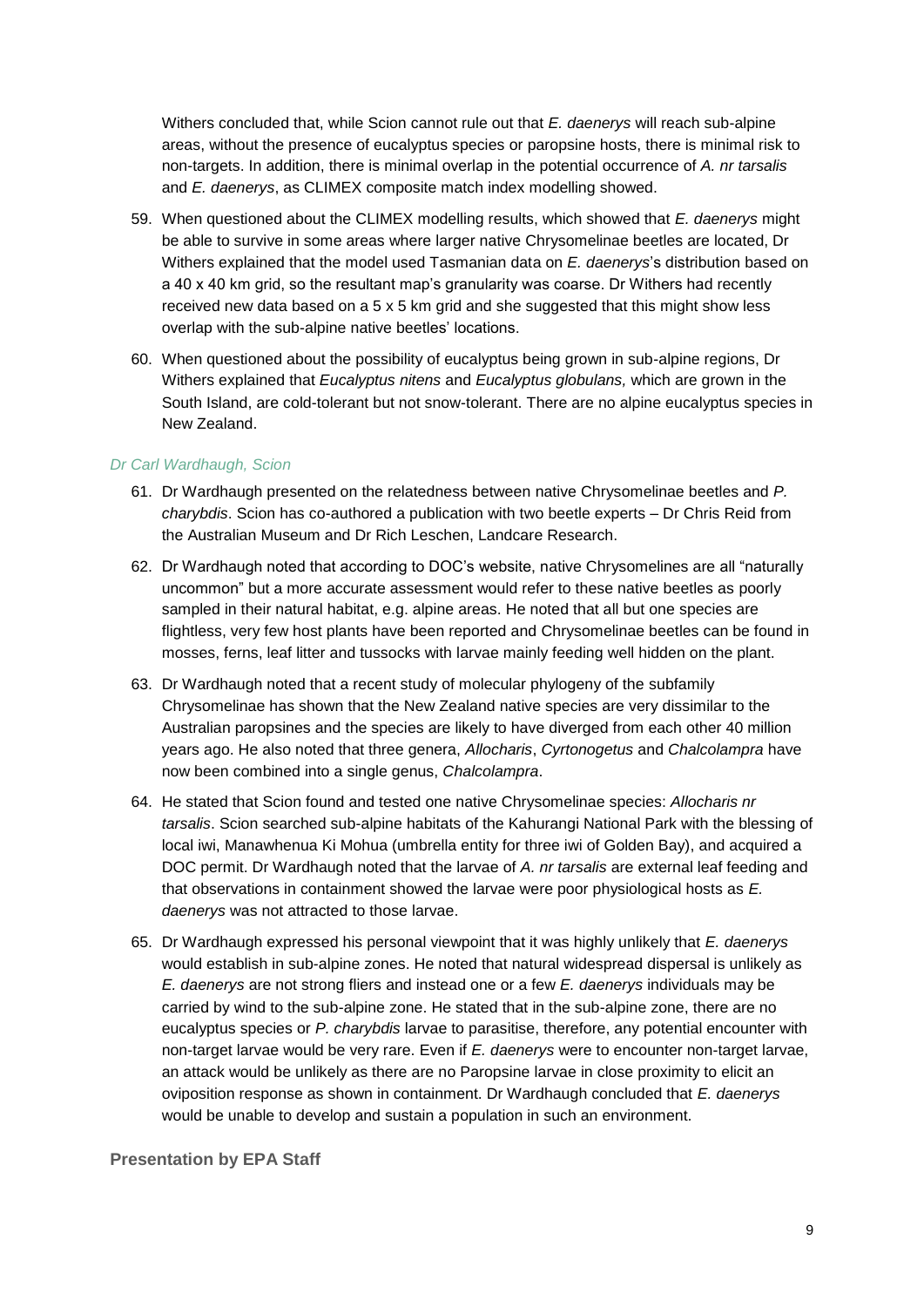66. Aubanie Raynal (Advisor, New Organisms) presented a summary of the EPA Staff Assessment Report focussing on the benefits, risks and costs of *E. daenerys* and assessing the parasitoid wasp against the minimum standards in the HSNO Act. The staff assessment discussed the information provided in the application, information readily available in scientific literature, and information submitted to the EPA via public submissions. The EPA staff assessed the potential benefits and positive effects of introducing the wasp, in particular the benefits to the environment and to the market economy. The report also considered potential risks and costs (adverse effects) associated with its introduction. The potential adverse effects assessed included the risk of the wasp attacking non-target insects and adversely affecting food webs. The EPA also assessed the effects of the wasp on the relationship Māori have with their environment. The staff assessment concluded that the benefits of releasing the wasp to control the Eucalyptus tortoise beetle are likely to outweigh any identified risks and costs. The staff assessment also concluded that *E. daenerys* meets the minimum standards for introduction and release as stated in the Act.

# **Record and summary of presentations from submitters at the hearing**

### *Gerry Te Kapa Coates, Te Runanga O Ngāi Tahu*

- 67. Gerry Te Kapa Coates presented Ngāi Tahu's submission. Mr Coates outlined the Ngāi Tahu value system, which includes whanaungatanga (family), manaakitanga (looking after their people), kaitiakitanga (stewardship), tikanga (appropriate action), tohungatanga (expertise) and rangatiratanga (leadership). Mr Coates discussed the role the Ngāi Tahu HSNO Komiti plays in monitoring EPA applications and expressed that the EPA and MPI must be ever mindful of its task of 'active protection' under the Treaty of Waitangi.
- 68. Mr Coates stated that Ngāi Tahu were in opposition to the release of *E. daenerys* on the basis that neither the economic or environmental case had been made for the introduction of such a new exotic biocontrol agent to control an introduced pest that may or may not affect an exotic forestry industry with relatively small economic value. Mr Coates noted that Scion estimates *E. daenerys* could prevent approximately \$7.2 million in losses per year from eucalypt forests and the total value of such eucalyptus forests is \$402 to 503 million. Mr Coates concluded that this was a relatively small benefit when compared with the total value of exotic standing timber of \$14 billion.
- 69. Mr Coates stated that the only perceived benefit from the release of *E. daenerys* would be a reduction in the use of broad spectrum chemical pesticides on the environment.
- 70. Mr Coates highlighted that consultation with Māori raised questions about the application to which he considered the applicant gave seemingly inadequate responses.
- 71. Mr Coates concluded that if *E. daenerys* is to be released, monitoring the establishment and the efficacy of the biocontrol agent should be a condition.

#### *Ms Margaret Hicks (by telephone)*

- 72. Ms Hicks expressed concerns with the application relating to the element of risk that she believed should not be ignored and that the disadvantages of eucalyptus forests should be considered too.
- 73. Ms Hicks stated that the whole point of the application to release *E. daenerys* is not to control the Eucalyptus tortoise beetle, but, is instead a method for the eucalypt industry to expand the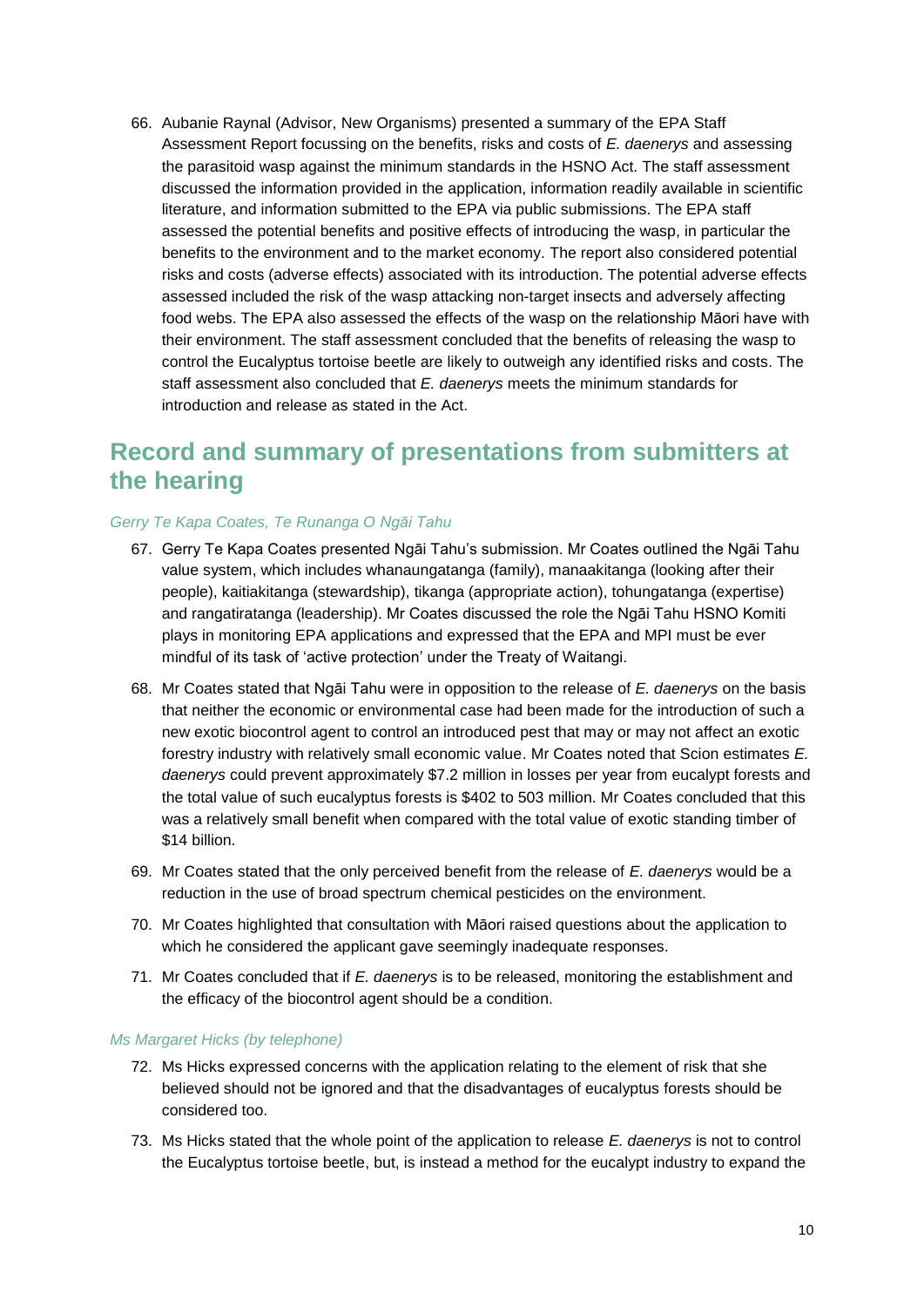distribution of their plantations. She highlighted that eucalypt plantations are not a suitable and sustainable species of tree for New Zealand for numerous reasons.

- 74. Firstly, Ms Hicks emphasised the apparent focus on monoculture which won't save nature. She noted that identical species grown closely together facilitates the spread of pests and diseases which, in this example, could result in the proliferation of pathogenic organisms such as myrtle rust through eucalypt plantations. The establishment and spread of self-sustaining populations of myrtle rust via eucalypt plantations could in turn pose an increased risk to native Myrtaceae species such as manuka and pohutukawa. In the case of manuka, Ms Hicks noted that this would have economic ramifications for New Zealand manuka and honey industry.
- 75. Secondly, Ms Hicks highlighted the potential risk of expanding eucalypt plantations in New Zealand to a potentially greater incidence of forest fires. She noted that eucalyptus species are some of the most flammable trees and that each tree emits quantities of volatile organic compounds that are the equivalent of a can of petrol. She stated that it is therefore unsurprising that as eucalypts are native to Australia, we often hear of forest and bushfires there.
- 76. Ms Hicks noted that many European countries have cleared native trees and replanted using eucalypt species and New Zealand seems to be following this trend.
- 77. She noted that the large expansion of eucalyptus forests in Spain and Portugal which have recently had outbreaks of fire due to the high flammability of exotic eucalypt and pine species.
- 78. Ms Hicks emphasised the importance of learning from international examples as it would appear countries that have planted eucalyptus have had a greater incidence of forest fires. Ms Hicks alluded to research into the 2018 Californian wildfires which concluded that eucalyptus species were among the species involved. She stated that New Zealand needs to learn from international examples where fires had occurred to better understand the risks involved with expanding New Zealand's eucalypt industry and the rising temperatures attributed to climate change.
- 79. Ms Hicks highlighted that eucalyptus species are part of the myrtle family of plants (*Myrtaceae*) and with the increase in land being converted to eucalypt forests, these trees may act as a biological vector for myrtle rust (*Austropuccinia psidii*). This may have impacts on the many New Zealand myrtle species such as rata, manuka and pohutukawa which are vulnerable to myrtle rust. Ms Hicks noted that any adverse environmental impacts on manuka would cascade and have serious ramifications for New Zealand's apiculture industry.
- 80. Ms Hicks concluded that *E. daenerys* has not proven to be species specific and she believed that the testing programme conducted by the applicant was inadequate. Ms Hicks strongly believed that the primary purpose of the application was monetary benefit and the potential risks had not been adequately addressed to warrant any release.

#### *Mr Graeme Manley, Southwood Export Limited*

81. Mr Manley stated that Southwood Export Limited (SWEL) manages two client companies -Southland Plantation Forest New Zealand Limited and Kodansha Treefarm New Zealand Limited with a combined forest resource of 12,600 hectares over 42 forests that are predominantly *Eucalyptus nitens*. He stated that *E. nitens* became the optimal species for hardwood chip exports in 1987 with over 860 hectares of *E. nitens* established by 1993. Annual production is 340,000 tonnes of export chip with 28,000 to 30,000 tonnes being shipped out of Bluff port each month. He noted that annual sales value was in excess of \$36 million and this subsequently injects significant capital into the South Island regions.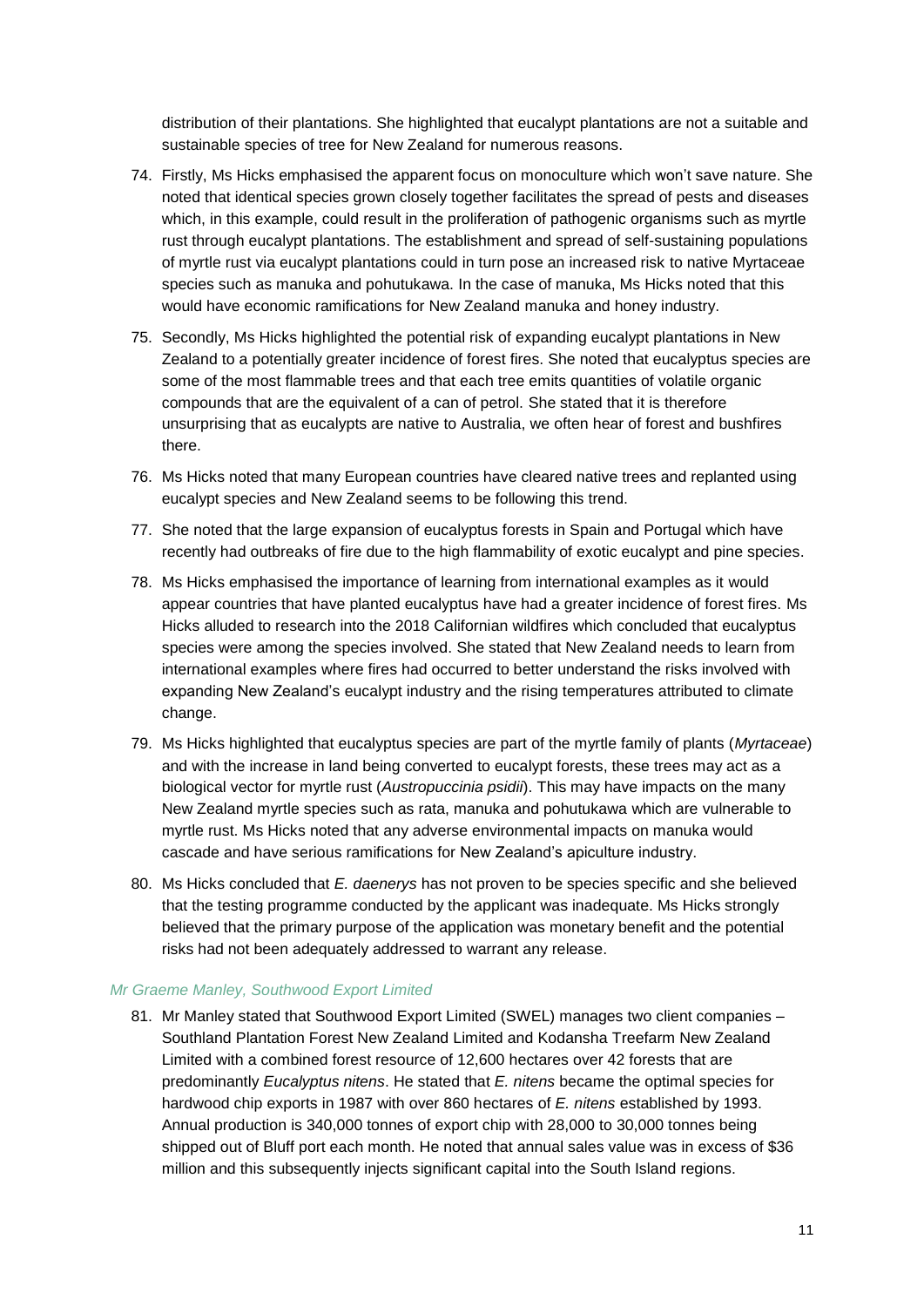- 82. Mr Manley remarked that the New Zealand eucalypt industry had encountered pests before in the scale insect, *Erioccocus coriaceus*, which had been somewhat controlled by *Rhyzobius ventralis*, a species of ladybird. Broad spectrum insecticides in the form of alpha-cypermethrin had been previously used to control outbreaks of the *P. charybdis* which had become the primary threat to maintaining healthy forest growth. Mr Manley noted that while alphacypermethrin has positive outcomes in reducing Eucalyptus tortoise beetle populations in the short term, after three years, significant re-population occurs.
- 83. Mr Manley advised that the eucalypt industry faces emerging problems with maintaining Forest Stewardship Council (FSC) certification which is essential for exporting to international markets as the continued use of chemical pesticides reduces the ability to maintain certification and therefore, a loss of market access. Mr Manley stated that new methods are required to control the Eucalyptus tortoise beetle and alternative chemical products have yielded inconclusive results and are more expensive. He noted that spraying is not a long-term solution and may affect commercial apiarists.
- 84. Mr Manley noted that the real benefit from any introduced biocontrol agent will come from any reduction in populations of early larvae before it does significant damage and growth loss and before the adult has an opportunity to reproduce.
- 85. SWEL is a member of the Government & Industry funded Specialty Wood Products research group concentrating on both non-durable and durable eucalypt species. Mr Manley stated that there is a plethora of potential uses for eucalypt trees including solid timber, veneer, laminated veneer lumber (LVL) and reconstituted products. *E. nitens* in particular has specialty purpose potential and offers a real chance to add value in the South Island given its ability to grow better than other eucalypts in cooler climatic environments.
- 86. Mr Manley stated that eucalyptus planting may increase significantly in the future with the government's pledge to plant 1 billion trees by 2028. He believed that farmers may seek to plant more eucalypt species as they are more aesthetically pleasing than *Pinus radiata*.
- 87. Mr Manley concluded that SWEL and its client companies support this five year programme to introduce a new biological control agent to reduce populations of the Eucalyptus tortoise beetle.

### **Applicant's response to matters raised**

- 88. Dr Withers responded on behalf of Scion and addressed the apparent inadequate consultation with Māori. Dr Withers stated that Scion did speak with the HSNO Komiti of Ngāi Tahu in person on 26 October 2017. She noted that consultation with local iwi began in 2014 and Scion were told that, "host testing would be considered inadequate if even one native species is not tested" because Māori consider all native species as taonga. Dr Withers noted that Scion perhaps did not address Māori questions in the application as well as they should have due to the similarity and repetition of questions and because they were considered to have been addressed in other ways before the application was lodged. To address concerns of Māori, Dr Withers stated that Scion had invited Māori to their containment facility to examine the environment where *Eadya daenerys* would be held. In addition, Scion created a website and a YouTube video with the primary aim of addressing many of the questions and concerns they had received. Scion also created a mailing list of Māori and iwi and contacted the individuals and parties on this list in 2017 and 2018.
- 89. In response to concerns about the value of introducing an exotic species to control an exotic pest that is consuming an exotic plant, Dr Withers noted that this is what biological control of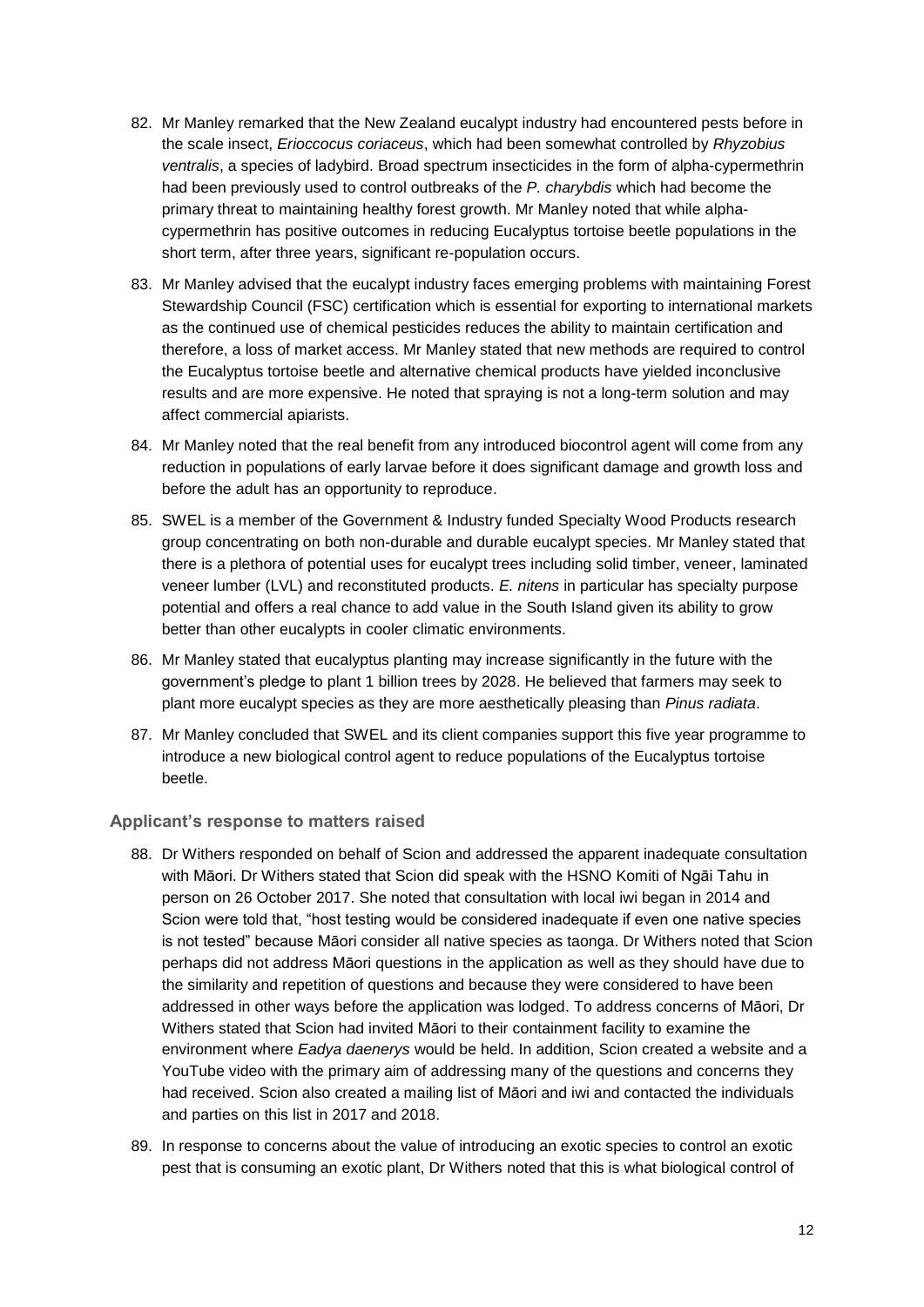pests in New Zealand is always about and stated that much of what New Zealanders consume and grow, from apples to kiwifruit, are exotic.

### **End summary of hearing**

- 90. The hearing was adjourned and closed on 22 January 2019.
- 91. The Committee would like to thank all people who submitted the information that was used in making this decision. Public submissions provide a focus for the Committee on points that need clarification, and the Committee found the submissions and the applicant's responses very helpful in its consideration of the application.

# **Organism description**

92. The organism approved for release is:

| <b>Taxonomic Unit</b> | <b>Classification</b>             |
|-----------------------|-----------------------------------|
| Class                 | Insecta                           |
| Order                 | Hymenoptera                       |
| Family                | <b>Braconidae</b>                 |
| Genus                 | Euphorinae                        |
| <b>Species</b>        | Eadya daenerys (Ridenbaugh, 2018) |
| Common name           | N/A                               |

# **Inseparable organisms**

93. No inseparable organisms associated with *E. daenerys* were identified.

# **Assumptions for risk assessment**

94. The Committee noted that there is uncertainty about whether or not *E. daenerys* will successfully establish self-sustaining populations and have an impact on *P. charybdis* populations in the New Zealand environment. The Committee considered that if the wasp fails to establish, there will not be any significant effects from its release. Conversely, if *E. daenerys* successfully establishes, any effects would be at their greatest. Therefore, the Committee assessed the benefits and risks and the minimum standards associated with the release of the wasp based on the establishment of self-sustaining populations in the environment.

# **Identification and assessment of potentially significant adverse effects**

95. The Committee considered the potential risks and costs of the release of *E. daenerys* including any potentially significant adverse effects on the environment, public health, people and communities, the market economy, and Māori culture, traditions, and the principles of the Treaty of Waitangi (Te Tiriti o Waitangi).

**Potential adverse effects on the environment**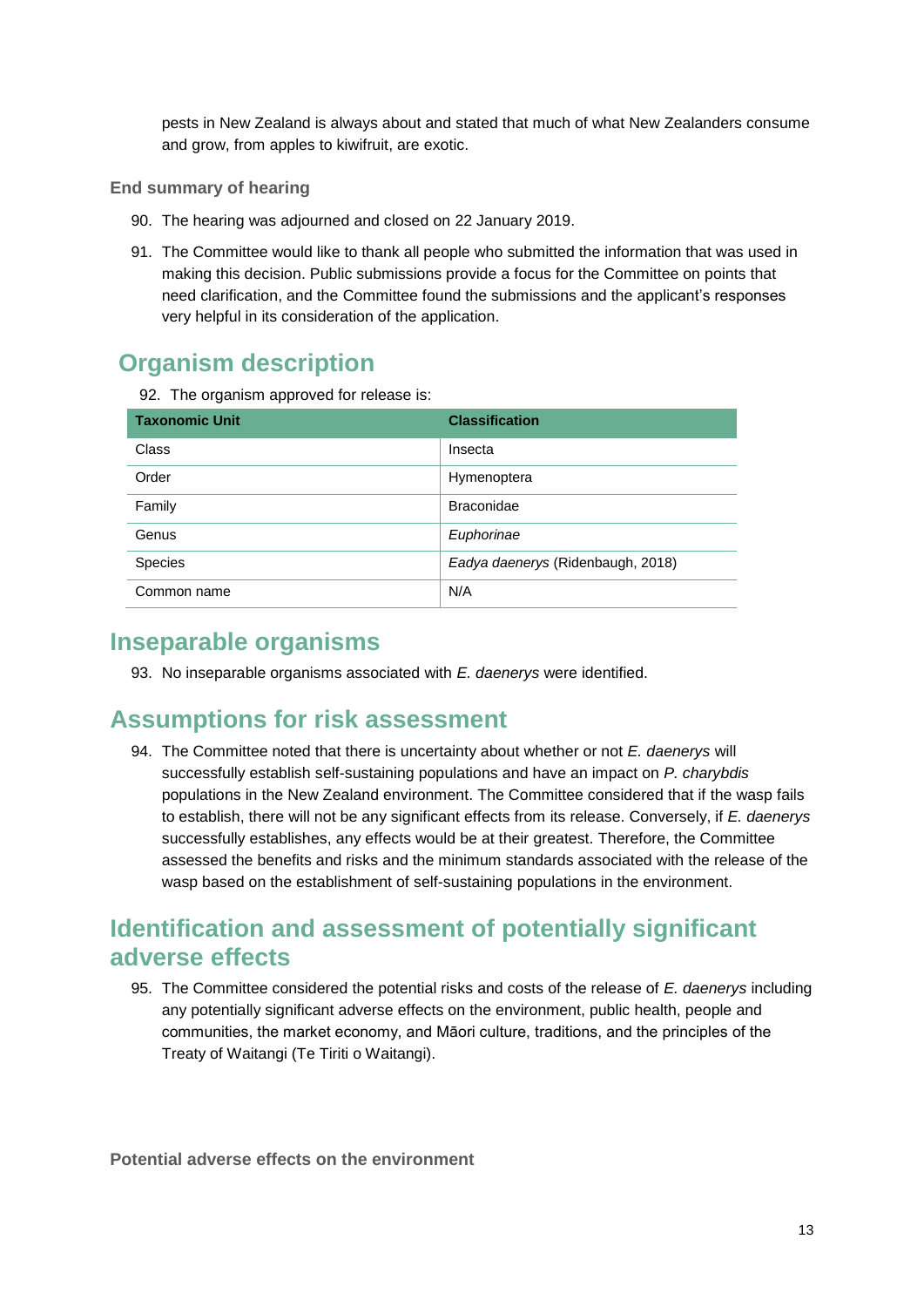96. The Committee considered the potential for *E. daenerys* to cause adverse effects if the actions by the wasp damage and reduce populations of native arthropods and interfere with trophic webs.

### *Risks to non-target native beetle species*

- 97. The Committee considered the host range experiments that had been undertaken to examine if *E. daenerys* could attack and parasitise non-target native beetle species. The Committee also considered the biophysical characteristics of many of New Zealand's known native Chrysomelid beetles that may be at risk of attack. They are known to live in sub-alpine environments, associate with native plants or complete their vulnerable life stages inside plant hosts. In addition, *Allocharis nr tarsalis* is a diurnal leaf feeder. These factors protect native leaf beetles from potential exposure to and attack by *E. daenerys*. The Committee also noted that most known native members of the subfamily Chrysomelinae are smaller than the minimum size for hosts of *E. daenerys* and that no-choice testing of *Allocharis nr tarsalis* showed that this beetle could not support full development of the parasitoid. In choice tests, *E. daenerys* preferred the target host, *P. charybdis*, over *Allocharis nr tarsalis*.
- 98. The Committee concluded that native beetle species are not at risk of attack by *E. daenerys*  due to poor overlapping of habitats and *E. daenerys* having a strong preference for *P. charybdis* in host testing*.*

#### *Risks to weed biocontrol agents*

- 99. The Committee considered the potential impact *E. daenerys* would have on existing beneficial weed biocontrol agents belonging to the family Chrysomelidae that have been released in New Zealand.
- 100.The Committee concluded that existing beneficial biocontrol agents would not be adversely impacted by the release of *E. daenerys* as testing in containment showed that these beetles are not attractive to the parasitoid or are unable to support full development of the paraistoid if attacked. They are not physiological hosts of the parasitoid.

#### *Interference with ecosystem interactions and food webs*

- 101.The Committee considered the potential of *E. daenerys* to elevate pressures on other biocontrol species through a reduction of common prey or hosts.
- 102.The Committee also considered the potential impact of *E. daenerys* to benefit other pest species, increase competition for nectar and the potential for hybridisation to occur.
- 103.The Committee noted that while *P. charybdis* has two native predators in the brown soldier bug (*Cermatulus nasalis*) and the predatory shield bug (*Oechalia schellenbergi*), the Eucalyptus tortoise beetle does not constitute sole prey for these two species. Therefore, the Committee concluded that these two species would be unaffected by the reduction in *P. charybdis* larvae.
- 104.The Committee considered if the reduction of *P. charybdis* populations could lead to an outbreak of sleeper pests on eucalypt trees that are present in New Zealand, such as the bronze bug (*Thaumastocoris peregrinus*).
- 105.The Committee noted that while potential reductions of *P. charybdis* populations may occur from the release of *E. daenerys*, the occupation of the niche by another eucalyptus pest remains hypothetical. The Committee concluded that if there were to be any occurrence of another eucalyptus pest occupying the niche of *P. charybdis*, proper control measures for the new pest could be investigated prior to the pest becoming significant to the eucalypt industry.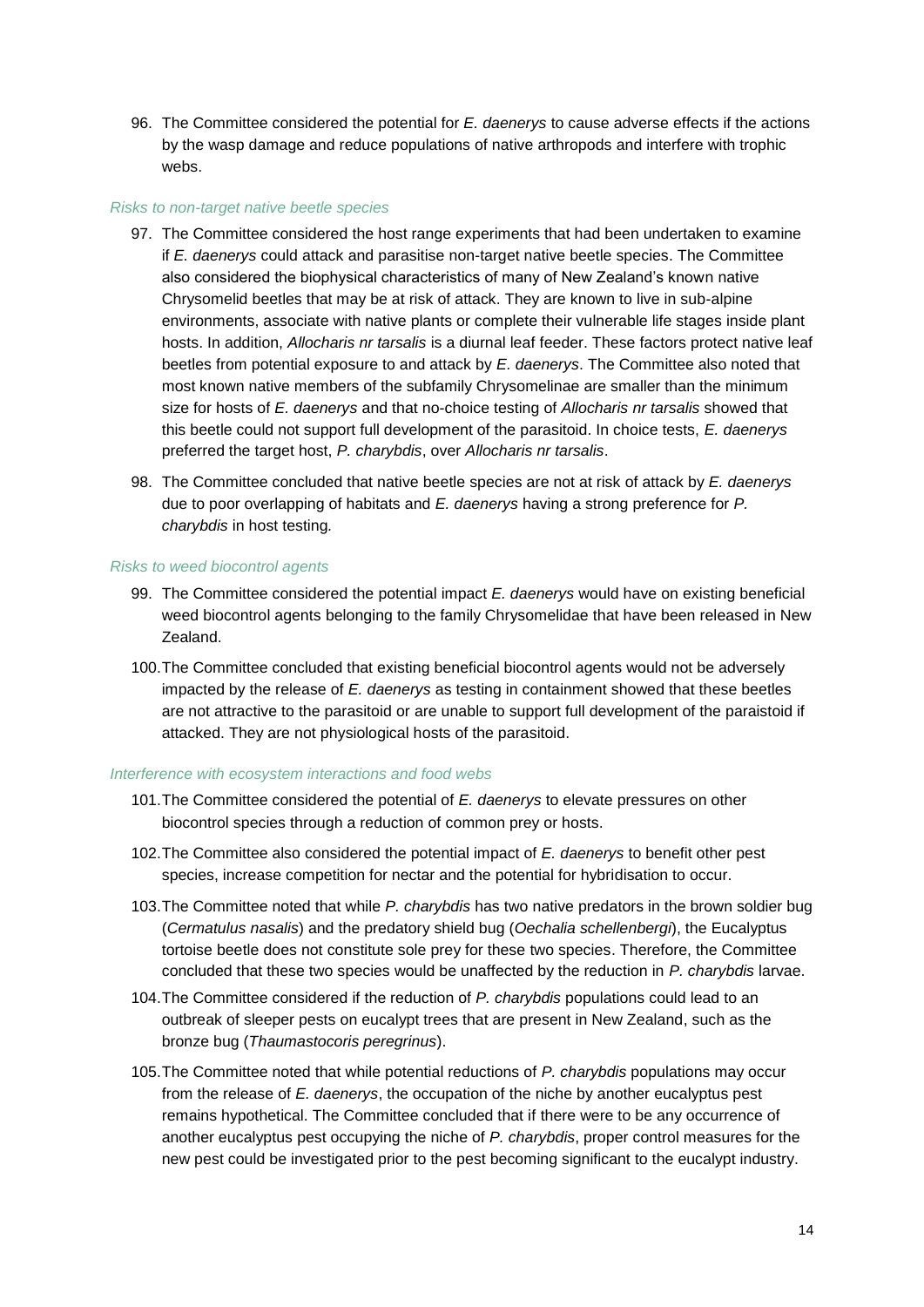- 106.The Committee noted that while adult *E. daenerys* individuals feed on nectar, it is highly unlikely that *E. daenerys* would have adverse effects on the availability of nectar for other nectar-feeding species such as birds and other insects.
- 107.The Committee noted that there are no native or introduced species in the *Eadya* genus and while there are six genera (*Cryptoxilos, Dinocampus, Leiophron, Meteorus, Microctonus* and *Syntretus*) in the same subfamily as *E. daenerys* present in New Zealand, these parasitoid wasps are not considered closely related enough to be able to interbreed naturally with *E. daenerys*.
- 108.The Committee concluded that the potential for hybridisation to occur between *E. daenerys*  and a parasitoid wasp from a related subfamily is unlikely.
- 109.The Committee concluded that the release of *E. daenerys* is unlikely to have adverse impacts on ecosystem interactions and food webs.

**Potential adverse effects on the economy**

- 110.The Committee considered the potential adverse impact on the market economy if *E. daenerys*  attacks target larvae of beneficial biocontrol agents previously introduced in New Zealand.
- 111.The Committee noted that the applicant had nine species host-tested to ascertain the likelihood of *E. daenerys* attack on beneficial biocontrol agents. The Committee noted that host testing showed that it is highly improbable that *E. daenerys* would attack beneficial biocontrol agents and, if an attack were to occur, it would be an isolated case or spill-over effects where weed hosts and susceptible eucalyptus hosts grow in close proximity to each other.
- 112.The Committee considered that *E. daenerys* could potentially vector viruses that may damage other plants if approved for release. The Committee noted that any potential release of *E. daenerys* specimens in our environment would be dependent on the wasp meeting the strict biosecurity requirements of an import health standard.
- 113.The Committee concluded that the release of *E. daenerys* is highly improbable to have adverse effects on the New Zealand market economy.

**Potential adverse effects on Māori culture, traditions, and Te Tiriti o Waitangi**

- 114.The Committee took into account the possible effects on the relationship of Māori and their culture and traditions with their ancestral lands, water, sites, waahi tapu, valued flora and fauna, and other taonga, and the principles of the Treaty of Waitangi (Te Tiriti o Waitangi).
- 115.The Committee noted that the applicant engaged with Māori during the pre-application stage face-to-face at hui and also through email, post and videoconferencing with more than twenty Māori and iwi groups across New Zealand between 2013 and 2018.
- 116.The Committee noted Māori concerns about the potential release of another exotic organism and its potential to impact people and the environment. The Committee also noted Māori concerns in relation to the continued use of pesticides and the preference to have native tree plantations instead of eucalyptus.
- 117.The Committee considered the application to be broadly consistent with the principles of the Treaty of Waitangi (Te Tiriti o Waitangi) including the principle of active protection.
- 118.The Committee noted that no risks to native or taonga species, ecosystems and traditional Māori values, practices, health and well-being were identified in the application.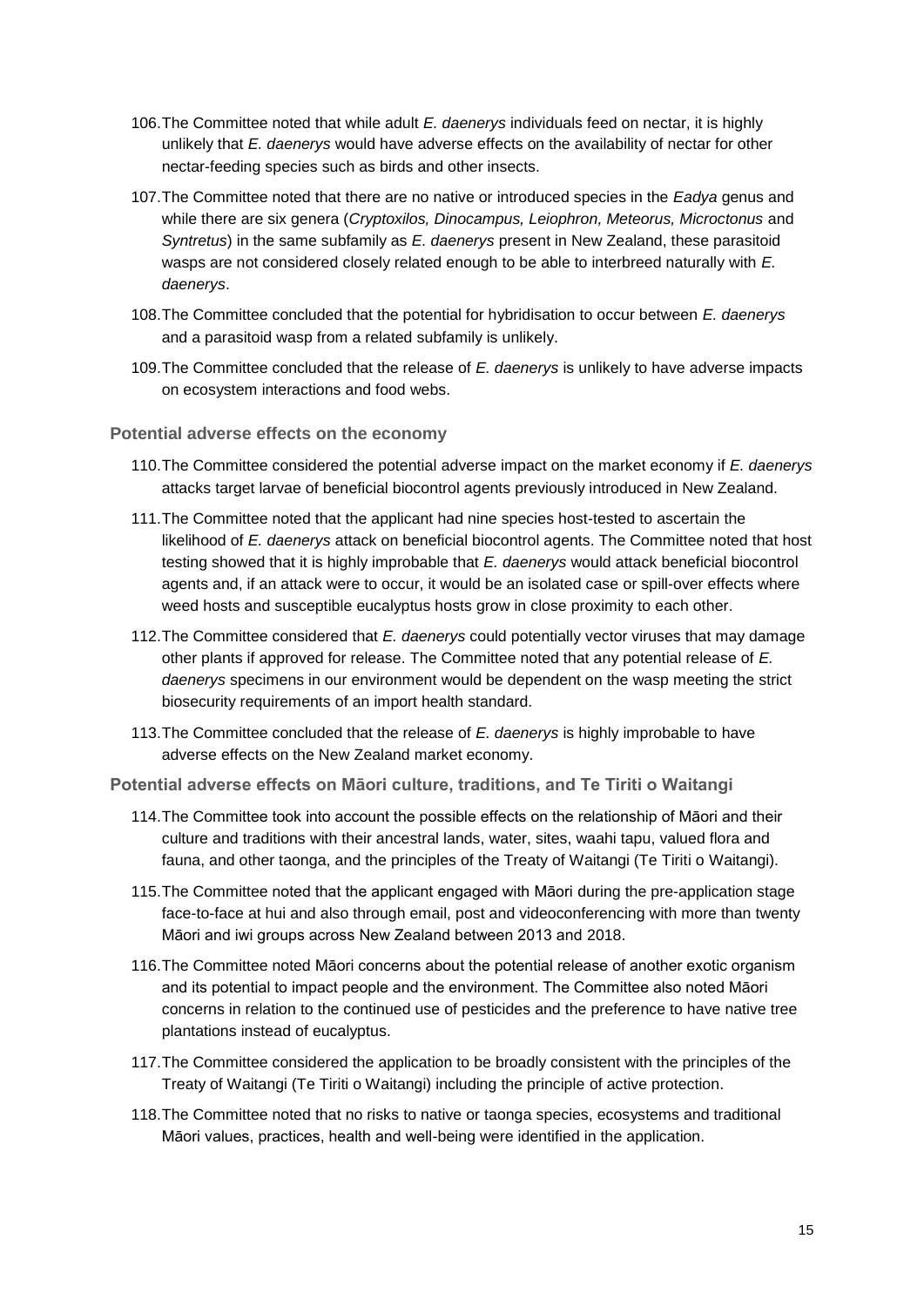- 119.The Committee considered that it is unlikely that the parasitoid would have adverse effects on taonga species and concluded the risk to be negligible.
- 120.The Committee noted that any potential risks from the release of *E. daenerys* to Māori interests are likely to be acceptable.
- 121.The Committee made a recommendation that Māori should be included in the implementation and monitoring of biocontrol programmes, such as this programme, against the Eucalyptus tortoise beetle. The Committee encouraged biocontrol practitioners to engage with local iwi and hapū capability where possible so that they could take into consideration concerns relating to monitoring and efficacy of new biocontrol agents.
- 122.The Committee further noted that an ongoing relationship between the applicant and Māori should be sustained to ensure that Māori are adequately informed if and when *E. daenerys* is released and if any further work such as research and monitoring is conducted on this species and its potential impacts.
- 123.After assessing all the information, the Committee did not identify any adverse effects on the relationship of Māori and their culture and traditions with their ancestral lands, water, sites, waahi tapu, valued flora and fauna, and other taonga.

**Potential adverse effects on public health and people and communities** 

124.The Committee did not identify any significant adverse effects on public health and people and communities from the application to release *E. daenerys*.

# **Identification and assessment of potentially significant beneficial effects**

125.The Committee considered the potential benefits of the release of *E. daenerys*, including any potentially significant beneficial effects on the environment, public health, people and communities, the market economy, and Māori culture, traditions, and the principles of the Treaty of Waitangi (Te Tiriti o Waitangi).

**Potential benefits to the environment**

- 126.The Committee considered whether *E. daenerys* would reduce the abundance of *P. charybdis* populations, which would reduce the ability of the beetle to spread within existing sites and to new habitats.
- 127.The Committee also considered whether control of the beetle by the biocontrol agent will lead to significant reductions in pesticide use and incidences of non-target damage.

#### *Limiting the risk of the spread of P. charybdis and invasion into new sites will improve biodiversity values*

- 128.The Committee considered that through the action of *E. daenerys* reducing *P. charybdis* populations, the future expansion of *P. charybdis* into unmanaged and natural habitats may be curtailed. The Committee noted that *P. charybdis* has not yet reached its full range in New Zealand and the use of *E. daenerys* is likely to decrease its entry into and rate of invasion of other eucalyptus forests that provide habitats for native and beneficial exotic species.
- 129.The Committee noted that in host testing, *E. daenerys* had a strong preference for *P. charybdis* over native beetle species.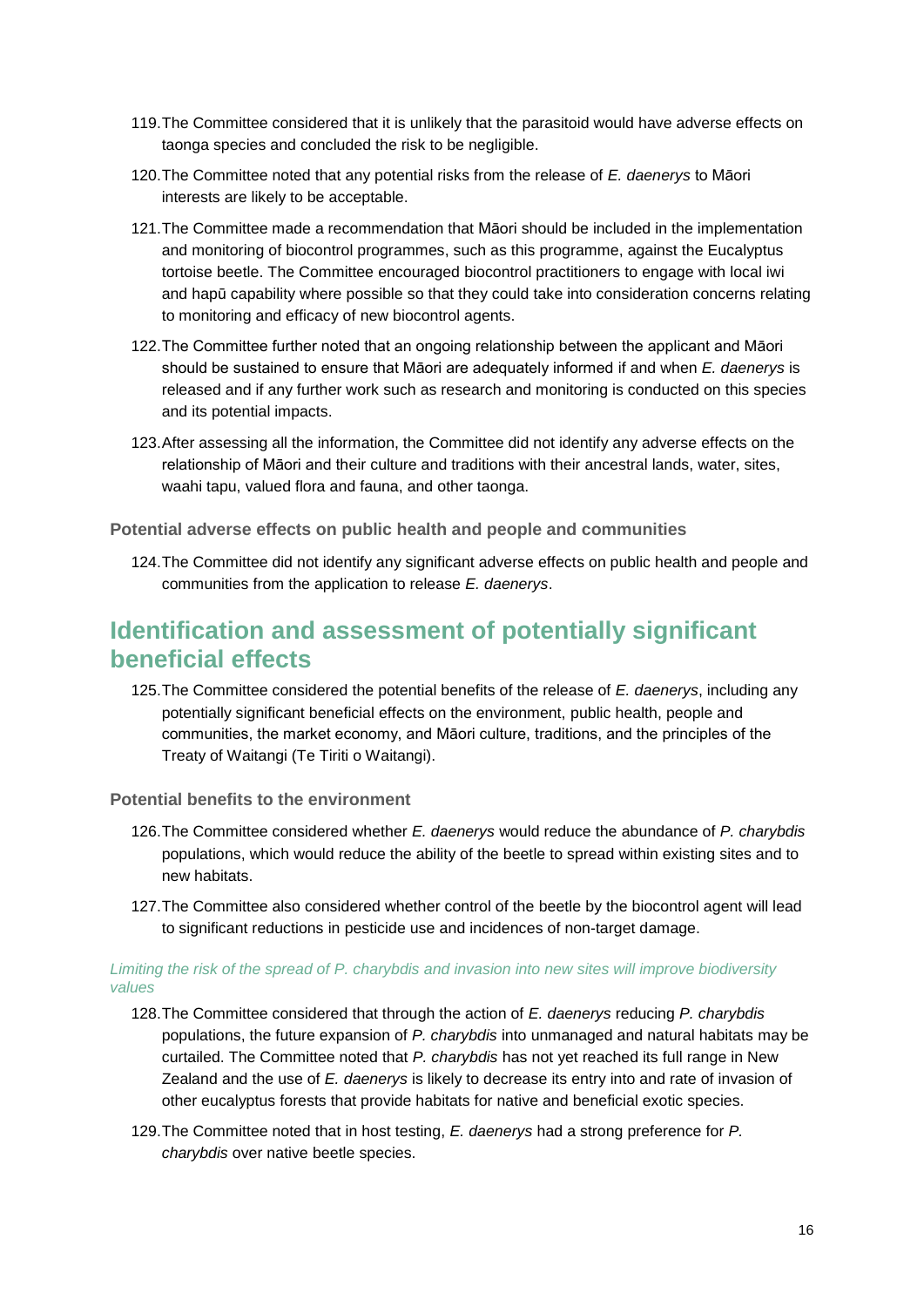- 130.The Committee noted that while eucalyptus forests are known to support less diverse communities of insects than native forests, a decrease in *P. charybdis* populations from *E. daenerys* biocontrol would allow these forests to produce greater numbers of flowers and vegetation. Subsequently, this would attract nectar feeding organisms such as bees and birds e.g. tui and bellbirds. The growth of eucalyptus trees from reduced defoliation would lead to a proliferation of insects that could fill niches in and around trees which would attract insectivorous birds such as fantails.
- 131.The Committee concluded that it is likely the release of *E. daenerys* would reduce the vigour and abundance of *P. charybdis* in New Zealand, thus reducing its progressive invasion of existing and new eucalypt habitats and sustaining biodiversity which may be at risk from *P. charybdis* in the future. The Committee concluded that it is likely the release of *E. daenerys*  would improve biodiversity values through reduced defoliation of eucalyptus trees which, in turn, would attract organisms to these habitats.

### *Reductions in pesticide use*

- 132.The Committee noted that *P. charybdis* populations are controlled by repeated spraying of pesticides which have potentially adverse effects on native and beneficial arthropods. The Committee noted that reductions in pesticide usage would in turn translate into environmental benefits such as reducing the collateral damage on non-target and beneficial native arthropods along with reducing the undesirable effects of increasing the chemical burden on the environment.
- 133.The Committee noted that whilst biocontrol by *E. daenerys* is likely to lead to reductions in pesticide applications, they did not consider that it would eliminate the need for broadspectrum pesticide application. However, they noted that in the absence of a sustainable control method, such as biocontrol, pesticide use would probably increase as a consequence of the expansion of the range of *P. charybdis*.
- 134.The Committee concluded that the release of *E. daenerys* would have future beneficial environmental effects by reducing collateral damage from the use of pesticides that can kill native or other beneficial arthropods that support ecosystems. The release of *E. daenerys* may also reduce the chemical burden on the environment where it controls or eradicates *P. charybdis*.

### **Potential benefits to the market economy**

135.The Committee considered the economic benefits of the release of *E. daenerys* through the increased yield of *P. charybdis*-susceptible eucalyptus species, reduced pesticide costs and the continuation of Forest Stewardship Council (FSC) certification.

#### *Increased yield of eucalyptus forests*

136.The Committee considered the increase in yield of eucalypt forests following the control of *P. charybdis* by the parasitoid. The Committee noted that following the release of *E. daenerys* pressures on eucalyptus trees would reduce and, as a result, the growth of trees in size and height would improve. The improvement of forest health would provide businesses with greater opportunities to harvest and for faster harvest. The Committee also noted that tree deaths attributed to consecutive *P. charybdis* attacks would also be reduced or avoided.

#### *Reductions in costs attributed to pesticide use*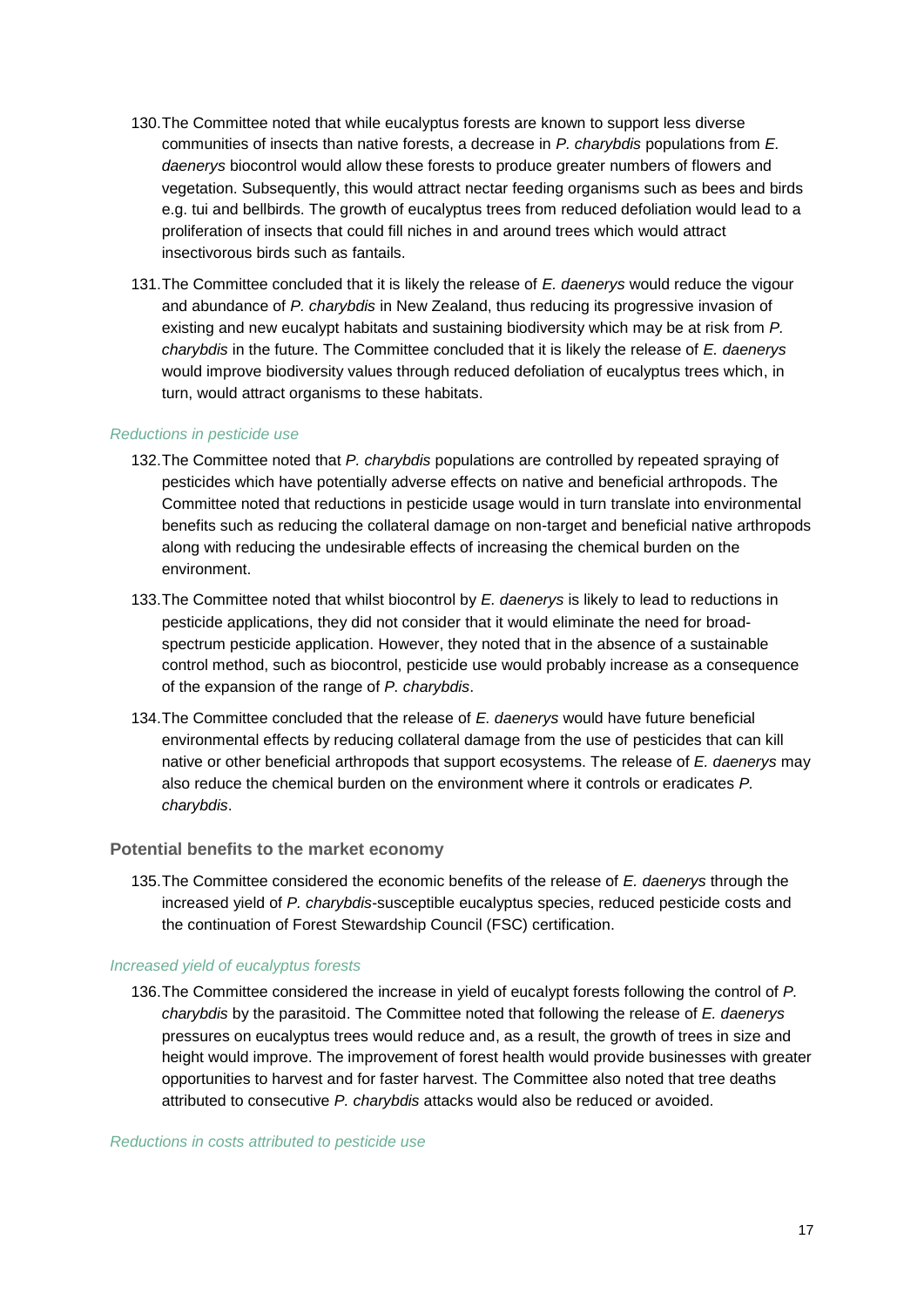137.The Committee considered the financial cost of controlling or eradicating *P. charybdis* through pesticide usage. The Committee noted the release of the wasp is likely to reduce *P. charybdis* in areas designated for management or eradication of the beetle, reducing financial costs to businesses.

### *Continuation of FSC certification*

- 138. The Committee considered the ability of eucalyptus growers to maintain FSC certification from the reduction of *P. charybdis* populations following the release of *E. daenerys*. The Committee noted that eucalyptus growers rely heavily on pesticide spray to control and eradicate populations of *P. charybdis* which subsequently increases the risks that they are able to maintain FSC certification. That may adversely affect access to key international markets for New Zealand timber exports. The Committee noted that the reduction of chemical reliance by growers would allow them to maintain FSC certification and therefore have continuation of market access.
- 139.The Committee considered that there are likely to be benefits to the economy in the long term from the control of *P. charybdis* by *E. daenerys*. The Committee however noted these benefits would vary across different areas, based on *P. charybdis* abundance, susceptible eucalyptus plantations and the controls that are being employed.

**Potential benefits to people and communities**

- 140.The Committee considered that the release of *E. daenerys* could indirectly improve the community through the improvement of eucalyptus tree health and the increase of eucalyptus plantations.
- 141.The Committee noted that benefits on communities would vary across New Zealand. The Committee noted that reduced pesticide usage could decrease the contamination of waterways and potentially benefit communities through freshwater-related recreational activities. Improvements to air and water could also lead to improved tree health in eucalypt plantations which could create more employment opportunities in the forestry industry and in sectors that support wood processing and associated businesses.
- 142.The Committee concluded that whilst there are likely to be benefits to people and communities from the release of *E. daenerys,* the benefits are predicted to be minimal at a national scale.

**Potential beneficial effects on public health and on Māori and their relationship with the environment**

143.The Committee did not identify direct benefits to public health or benefits that relate to Māori and their relationship with the environment specifically.

# **Weighing of beneficial and adverse effects**

- 144.The Committee concluded that the potential risks and costs of releasing *E. daenerys* are **negligible** while the potential benefits are **non-negligible**.
- 145.Therefore, the Committee found the benefits outweighed the risks of releasing *E. daenerys.*

# **Minimum Standards**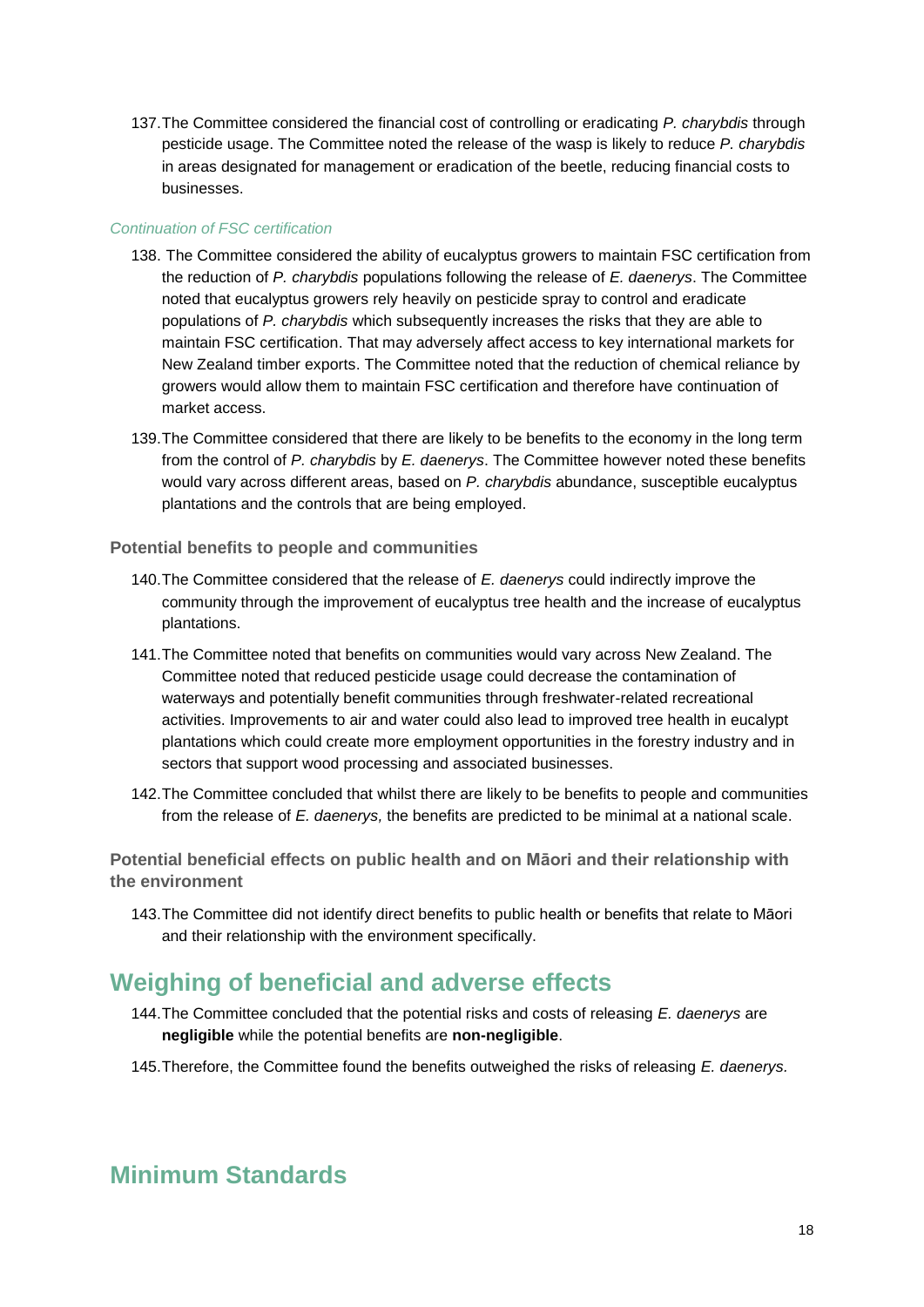- 146.Under the provisions of Section 38 of the Act, the Committee considered whether *E. daenerys*  meets the minimum standards set out in section 36 of the Act; specifically whether *E. daenerys*  would not:
- *(a) cause any significant displacement of any native species within its natural habitat; or*
- *(b) cause any significant deterioration of natural habitats; or*
- *(c) cause any significant adverse effects on human health and safety; or*
- *(d) cause any significant adverse effects to New Zealand's inherent genetic diversity; or*

*(e) cause disease, be parasitic, or become a vector for human, animal, or plant disease, unless the purpose is to import or release an organism to cause disease, be a parasite, or a vector for disease.*

**Potential to cause significant displacement of any native species within its natural habitat**

- 147.The Committee considered the potential for *E. daenerys* to cause significant displacement of any native species within their natural habitats.
- 148.The Committee noted that host range testing and studies in its range indicate that *E. daenerys* is specific to eucalyptus-feeding paropsine beetles. In addition, native Chrysomelinae are not known to live in eucalyptus forests in New Zealand. The Committee considered it unlikely for *E. daenerys* to cause significant displacement of any native beetles in their natural habitat as *E. daenerys* would be restricted to the vicinity of eucalyptus.
- 149.The Committee concluded that *E. daenerys* is not likely to cause significant displacement of any native species within its natural habitat.

**Potential to cause significant deterioration of natural habitats**

- 150.The Committee considered the potential for *E. daenerys* to cause significant deterioration of natural habitats.
- 151.The Committee noted that *E. daenerys* could potentially cause adverse indirect effects on ecosystem interactions such as food webs. The Committee found that significant adverse indirect effects in the ecosystem are very unlikely since the agent would not cause excessive pressure on native insect species or natural habitats. This could occur through interactions such as reducing prey availability for native predators that may feed on Eucalyptus tortoise beetle but none are dependent on this food source (such as two species of soldier bug and bird species), or hyperparasitism of *E. daenerys* which, in turn, may cause elevated pressures on native parasitoids. The Committee noted that hyperparasitism of wasps in the family Braconidae is rare and none have been reported from *E. daenerys*.
- 152.The Committee noted that *E. daenerys* may potentially reduce the quantity of nectar available for nectar-feeding species through competition. However, the Committee considered that the presence of *E. daenerys* would not add significant competition for nectar with other species.
- 153.The Committee concluded that the effects of *E. daenerys* on Eucalyptus tortoise beetle populations are unlikely to cause significant deterioration of natural habitats and that the indirect effects of *E. daenerys* on the ecosystem and food webs would be minimal.

**Potential to cause significant adverse effects on human health and safety**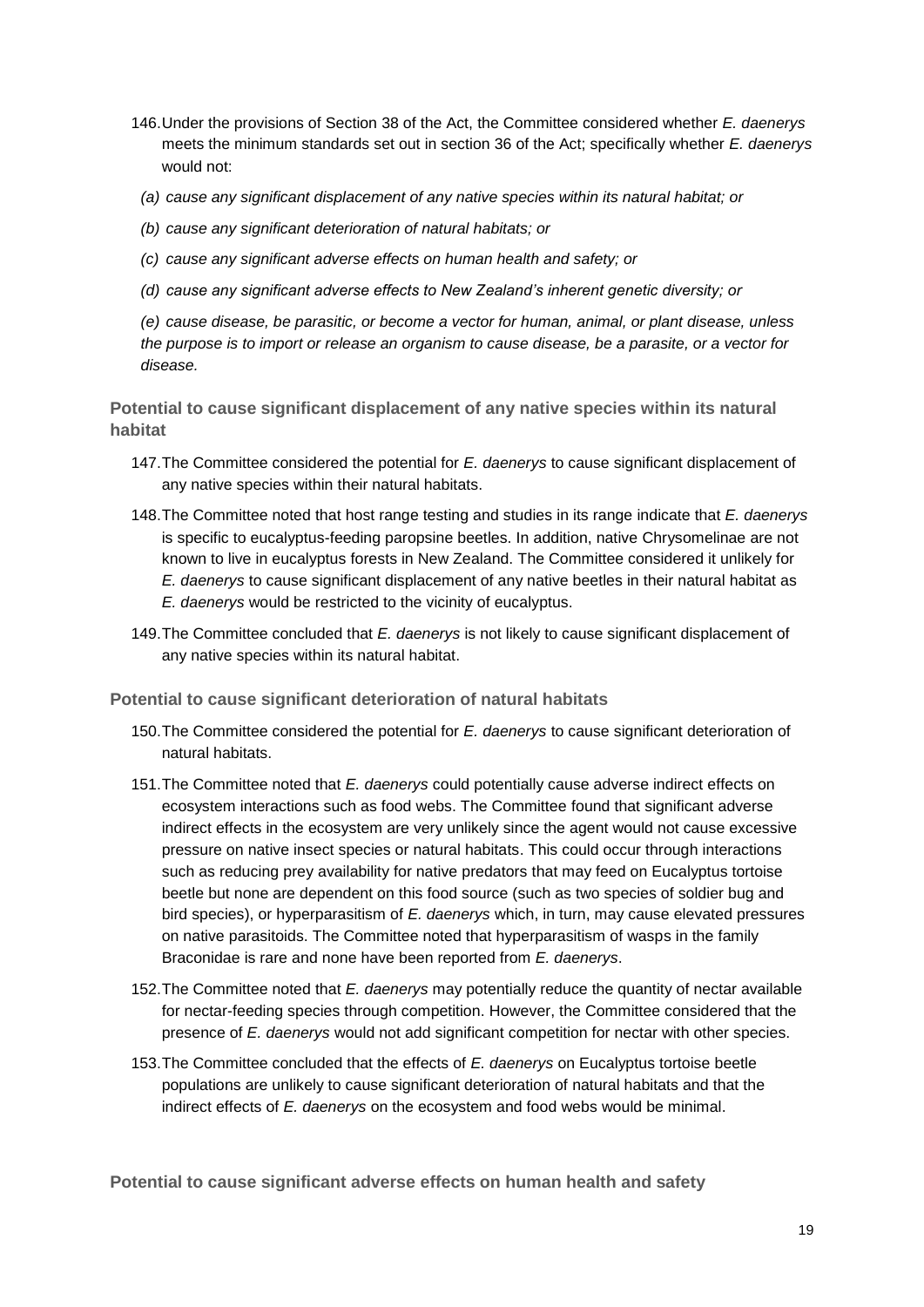- 154.The Committee considered the potential for *E. daenerys* to cause significant adverse effects on human health and safety. The Committee noted that there are no known mechanisms of interaction between humans and the agents and the wasp does not sting.
- 155.The Committee concluded that *E. daenerys* is not likely to cause any significant adverse effects on human health and safety.

**Potential to cause significant adverse effects on New Zealand's inherent genetic diversity**

- 156.The Committee considered the potential of *E. daenerys* to cause adverse effects on New Zealand's inherent genetic diversity. The Committee considered that this could occur through cross-breeding with other *Eadya* wasp species in New Zealand.
- 157.The Committee noted that there are no native parasitoid wasps in the *Eadya* genus in New Zealand that could interbreed with *E. daenerys*.
- 158.The Committee concluded that *E. daenerys* is not likely to cause any significant adverse effect to New Zealand's inherent genetic diversity.

**Potential to cause disease, be parasitic, or become a vector for disease**

- 159.The Committee considered the potential for *E. daenerys* to cause disease, be parasitic, or become a vector for human, animal, or plant disease, resulting in damage to species other than *P. charybdis*.
- 160.The Committee noted that this biocontrol agent is not known to cause disease or become a vector for animal, plant or human disease in their native range.
- 161.The Committee noted that prior to any potential release of *E. daenerys*, the wasp would need to meet strict biosecurity standards, be free from any pests or diseases and would not be a cause of disease.
- 162.The Committee concluded that *E. daenerys* is not likely to cause disease, be parasitic, or become a vector for disease.

### **Conclusion on the minimum standards**

163.The Committee was satisfied that *E. daenerys* meets the minimum standards set out in section 36 of the HSNO Act.

# **Ability of the organisms to establish undesirable selfsustaining populations**

- 164.In accordance with section 37 of the Act and clauses 10(e) and (f) of the Methodology, the Committee took into consideration the ability of *E. daenerys* to form undesirable self-sustaining populations, and the ease of eradication of such populations.
- 165.The Committee noted that the intention of the importation and release of *E. daenerys* is to establish and develop self-sustaining populations, in order to control *P. charybdis*. Further, they considered that in order for a self-sustaining population of *E. daenerys* to be undesirable, it would need to cause undesirable adverse effects.
- 166.The Committee considered that any population of *E. daenerys* will be desirable since that is the foundation of a classical biological control strategy, and that this agent is not likely to cause adverse effects in the New Zealand environment.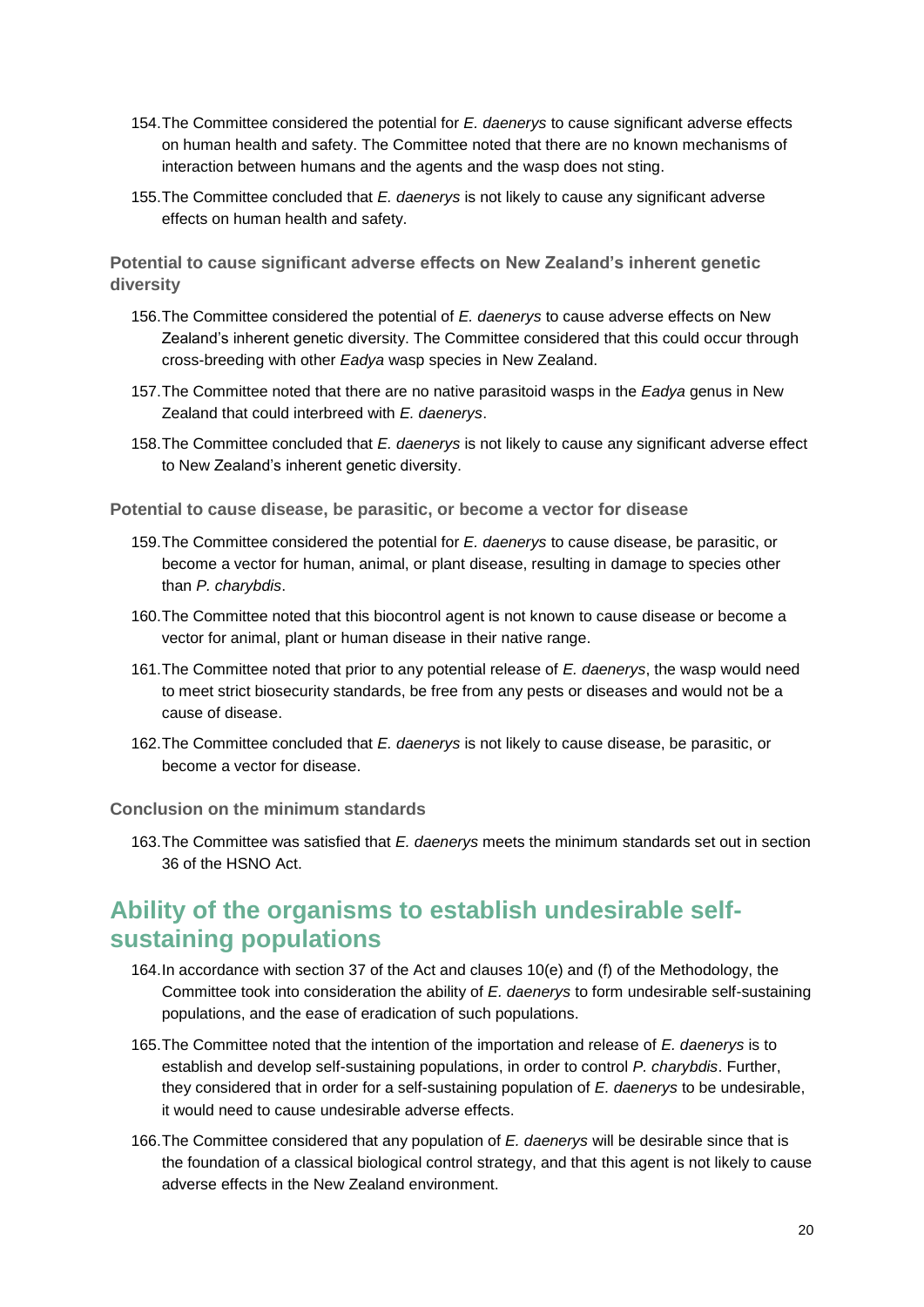- 167.The Committee noted that the potential risks of releasing *E. daenerys* are negligible and that if any population of *E. daenerys* were found to be undesirable, it would be difficult and expensive to eradicate such a population without the application of non-specific insecticides.
- 168.The Committee concluded that it is highly improbable that *E. daenerys* would form undesirable self-sustaining populations.

# **Achieving the purpose of the Act**

- 169.The purpose of the Act is to protect the environment, and the health and safety of people and communities, by preventing or managing the adverse effects of hazardous substances and new organisms (section 4 of the Act).
- 170.In order to achieve the purpose of the Act, when considering the application the Committee recognised and provided for the following principles (section 5) of the Act:
	- a. the safeguarding of the life-supporting capacity of air, water, soil and ecosystems
	- b. the maintenance and enhancement of the capacity of people and communities to provide for their own economic, social and cultural well-being and for the reasonably foreseeable needs of future generations.
- 171.The Committee took into account the following matters when considering the application in order to achieve the purpose of the Act (sections 6, 7 and 8 of the Act):
	- a. the sustainability of all native and valued introduced flora and fauna
	- b. the intrinsic value of ecosystems
	- c. public health
	- d. the relationship of Māori and their culture and traditions with their ancestral lands, water, sites, waahi tapu, valued flora and fauna, and other taonga
	- e. the economic and related benefits and costs of using a particular hazardous substance or new organism
	- f. New Zealand's international obligations
	- g. the need for caution in managing adverse effects where there is scientific and technical uncertainty about those effects
	- h. the principles of the Treaty of Waitangi (Te Tiriti o Waitangi).
- 172.The Committee is satisfied that this decision is consistent with the purpose of the Act and the above principles and matters. Any substantive issues arising from the legislative criteria and issues raised by submitters have been discussed in the preceding sections of this decision.

# **Decision**

- 173.After reviewing all of the information contained in the application, the Committee was satisfied that the application met the requirements of section 34 of the Act. In any event, in accordance with section 59(3)(a)(ii), the Committee waives any information requirement that has not been met.
- 174.The Committee considered that the threshold for approval under section 38 of the Act has been met. It is satisfied that the organism meets the minimum standards set out in section 36 of the Act, and that the beneficial effects of the organism outweighs the adverse effects of the organism, taking into account all of the following:
- all the effects of the organism and any inseparable organisms,
- the matters in section 37 of the Act,